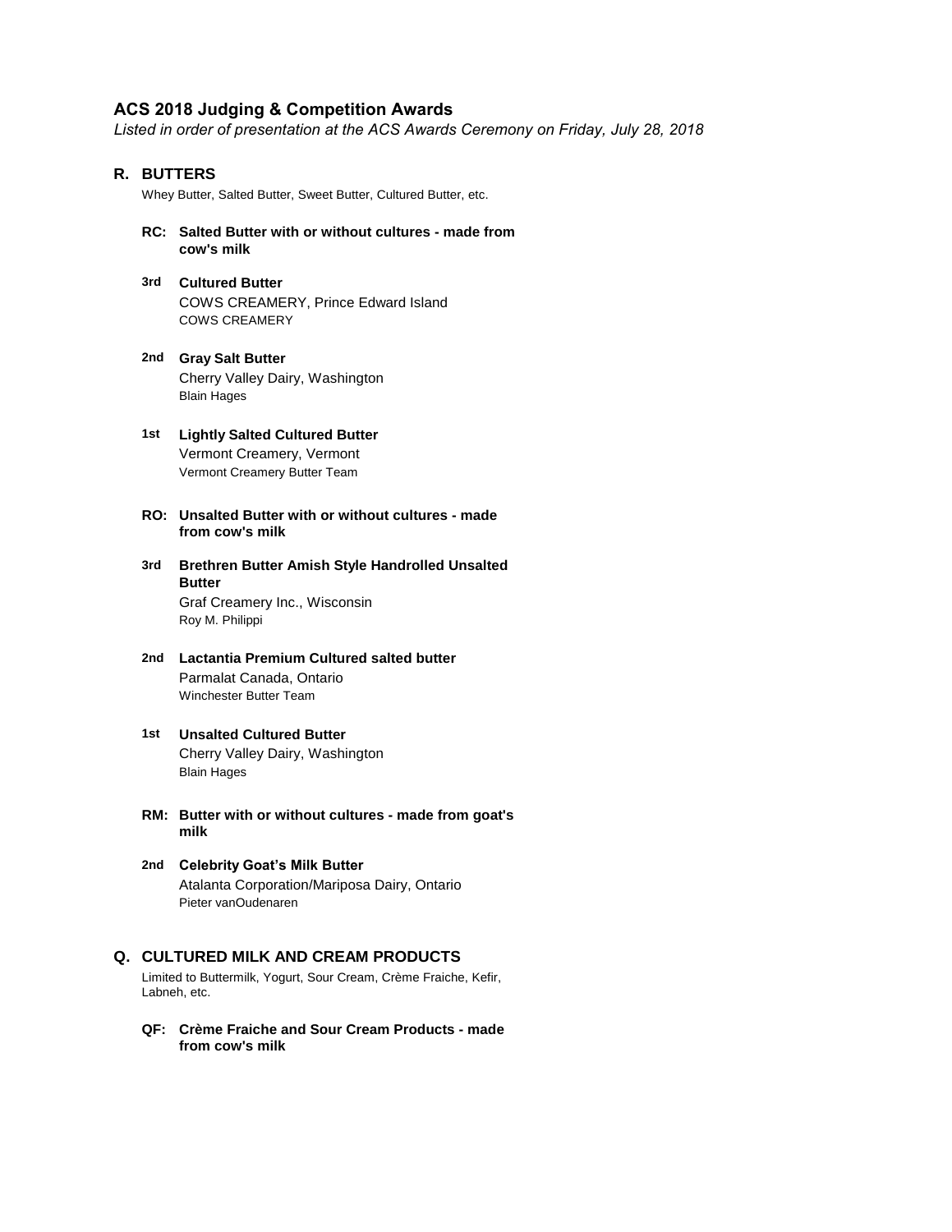- **3rd Crème Fraiche** Bellwether Farms, California Liam Callahan
- **2nd Cabot Sour Cream** Cabot Creamery Cooperative, Vermont Team Cabot Creamery
- **1st Alouette Crème Fraȋche** Savencia Cheese USA, Pennsylvania Team New Holland
- **QK: Kefir, Drinkable Yogurt, Buttermilk, and Other Drinkable Cultured Products - all milks**
- **3rd Karoun Whole Milk Kefir Drink** Karoun Dairies Inc, California Jaime Graca
- **1st Fresa Drinkable Yogurt** Marquez Brothers International, Inc., California Fresa Drinkable Yogurt
- **QL: Labneh, Greek Style Yogurt, and Other Strained Cultured Products - all milks**
- **3rd Karoun Labneh** Karoun Dairies Inc, California Jaime Graca
- **2nd Odyssey Greek Yogurt Traditional** Klondike Cheese Co., Wisconsin Adam Buholzer
- **1st Cultured Classics Creme (labne) Kefir** Sierra Nevada Cheese Company, California Ben Gregersen
- **QY: Yogurts Plain with No Additional Ingredients made from cow's milk**
- **3rd Organic Original Yogurt** Laura Chenel's Chevre, California Saint Benoit Creamery
- **2nd Whole Milk Plain Yogurt** Arethusa Farm Dairy, Connecticut Chris Casiello
- **QD: Yogurts Plain with No Additional Ingredients made from goat's milk**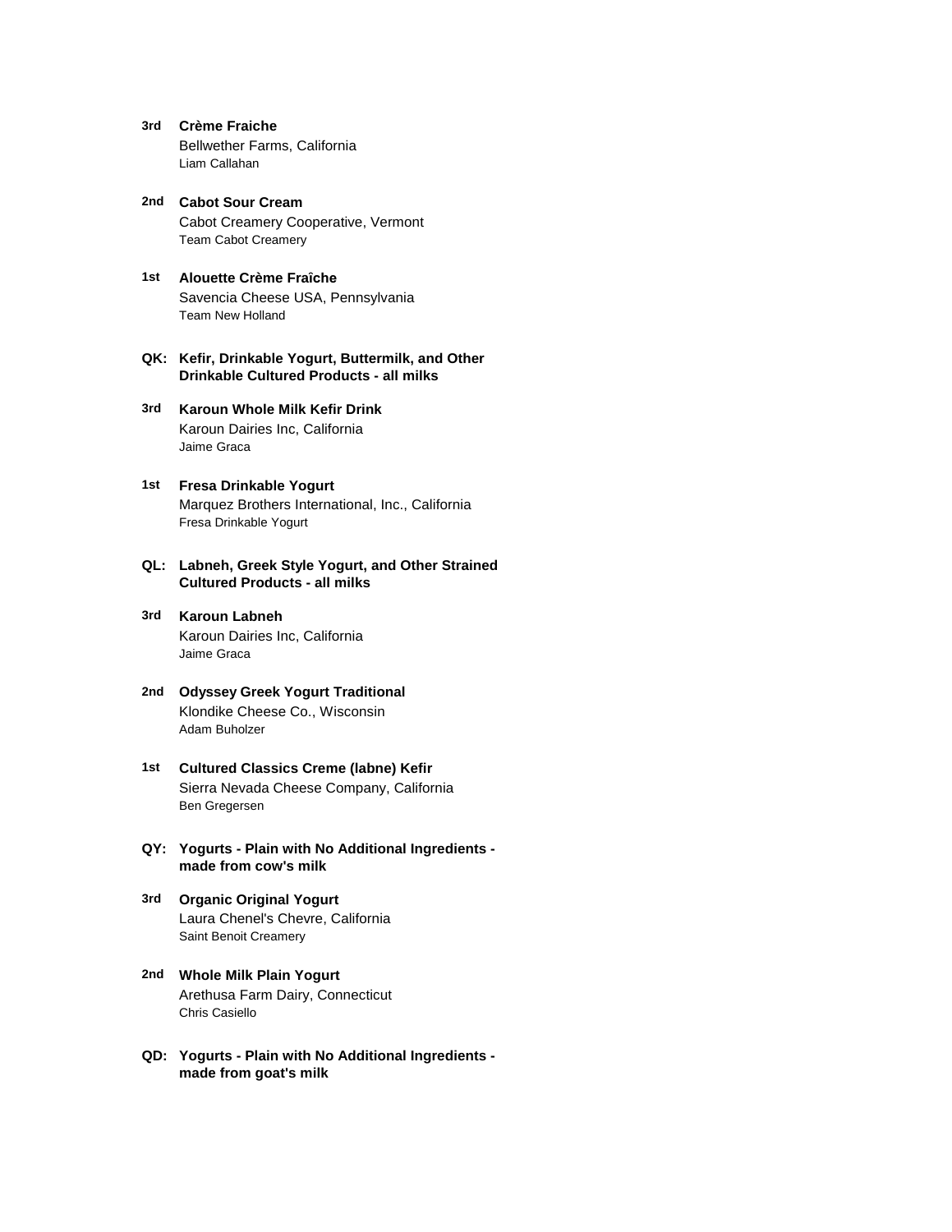- **3rd Capretta Rich & Creamy Goat Yogurt** Sierra Nevada Cheese Company, California Ben Gregersen
- **2nd Plain Goat milk yogurt** Yellow Springs Farm LLC, Pennsylvania Al and Catherine Renzi
- **QS: Yogurts Plain with No Additional Ingredients made from sheep's milk**
- **3rd Sheepskyr** Fruition Farms Creamery, Colorado Jimmy Warren
- **2nd Sheep's Milk Yogurt Plain** Old Chatham Creamery, New York Laura Distefano
- **1st Plain Sheep Yogurt** Bellwether Farms, California Liam Callahan
- **QX: Yogurts Plain with No Additional Ingredients made from mixed, or other milks**
- **3rd Water Buffalo Yogurt Plain** Annabella, Antioquia Tim Imbriaco

# **E. CHEDDARS**

All Cheddars - all milks (based on age at time of Judging & Competition)

- **EA: Aged Cheddar aged 13 months through 23 months - all milks**
- **3rd Extra Old Cheddar** COWS CREAMERY, Prince Edward Island COWS CREAMERY

#### **3rd Tillamook Sharp Cheddar** Tillamook County Creamery Association, Oregon Tillamook Team 1

# **3rd Governors Cheddar**

Vermont Farmstead Cheese Company, Vermont Rick Woods & Team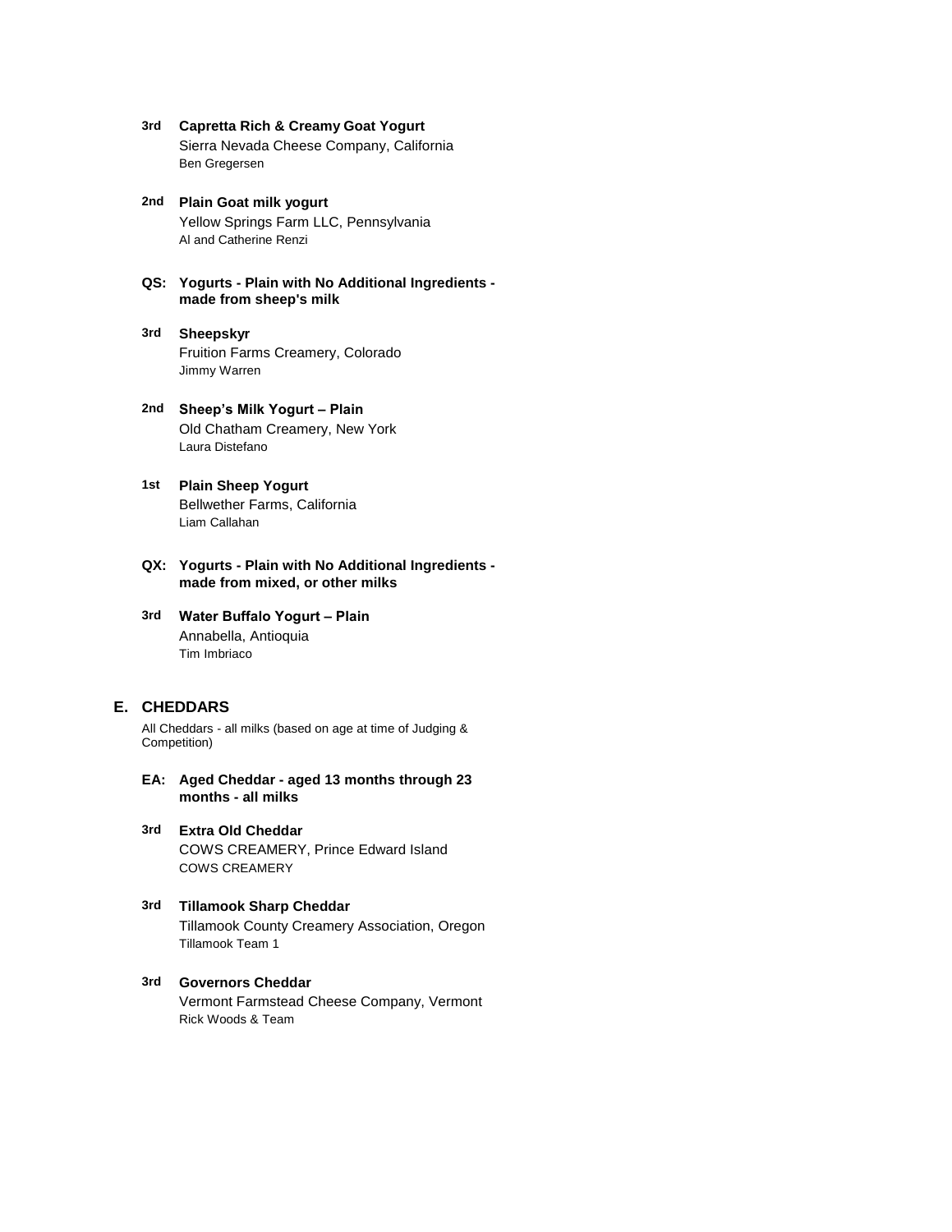- **2nd 2 Year Old Cheddar** COWS CREAMERY, Prince Edward Island COWS CREAMERY
- **2nd Tillamook Cape Meares Cheddar** Tillamook County Creamery Association, Oregon Tillamook Team 1
- **1st English Hollow Cheddar** Maple Leaf Cheesemakers, Inc., Wisconsin Maple Leaf Cheesemaking Team
- **EC: Cheddar aged through 12 months made from cow's milk**
- **3rd Bothwell Non-GMO Cheddar Medium** Bothwell Cheese, Manitoba Bothwell Cheese
- **2nd Deer Creek The Fawn** The Artisan Cheese Exchange, Wisconsin Kerry Henning
- **1st Shelburne Farms' 6 Month Cheddar** Shelburne Farms, Vermont Team Slice
- **EG: Cheddar aged through 12 months made from goat's, sheep's, buffalo's, mixed, or other milk**
- **3rd Goat Milk Cheddar** Montchevre-Betin, Inc., Wisconsin Jean Rossard
- **2nd Caprae Raw Milk Goat Cheddar** Sierra Nevada Cheese Company, California Ben Gregersen
- **1st Goat Cheddar** Central Coast Creamery, California Lindsey Mendes
- **EX: Mature Cheddar aged 24 months through 47 months - all milks**
- **3rd 40# BLACK DIAMOND WHITE CHEDDAR 3Y BLOCK** Lactalis American Group, Ontario PARMALAT CANADA INC
- **2nd 3 Year Old Cheddar** COWS CREAMERY, Prince Edward Island COWS CREAMERY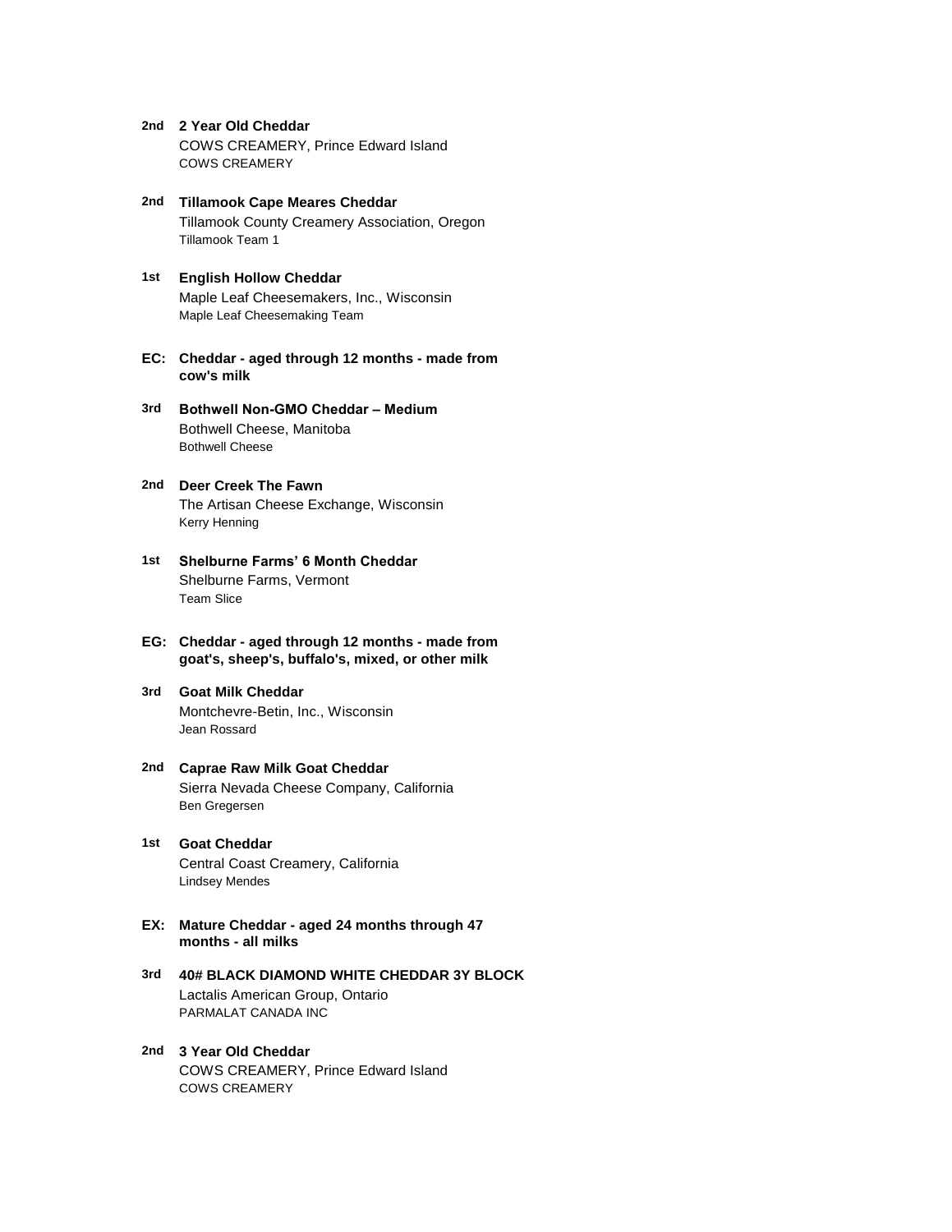- **1st Tillamook 3 Year Vintage Extra Sharp White**  Tillamook County Creamery Association, Oregon **Cheddar** Tillamook Team 1
- **EE: Mature Cheddar aged 48 or more months all milks**
- **3rd Cabot Old School Cheddar** Cabot Creamery Cooperative, Vermont Team Cabot Creamery
- **3rd 4 Year Aged Cheddar** WIDMER'S CHEESE CELLARS, Inc., Wisconsin Widmer's Cheese Cellars Team
- **2nd Deer Creek 5 Year Private Reserve Specialty**  The Artisan Cheese Exchange, Wisconsin **Cheddar** Kevin Schwartz
- **EW: Cheddar wrapped in cloth, linen aged through 12 months - all milks**
- **3rd Top Hat English Truckle Cheddar** Door Artisan Cheese Company, LLC, Wisconsin Mike Brennenstuhl
- **3rd Bandage Wrapped Cheddar** Fiscalini Cheese Co., California Mariano Gonzalez
- **2nd Bandaged Goat** Crown Finish Caves, Wisconsin Montchevre
- **1st Clothbound Cheddar** Face Rock Creamery, Oregon Brad Sinko
- **EB: Cheddar wrapped in cloth, linen aged 13 or more months - all milks**
- **3rd Extra Mature Bandage Wrapped Cheddar** Fiscalini Cheese Co., California Mariano Gonzalez
- **2nd Flagship Reserve** Beecher's Handmade Cheese, Washington Beecher's Cheesemakers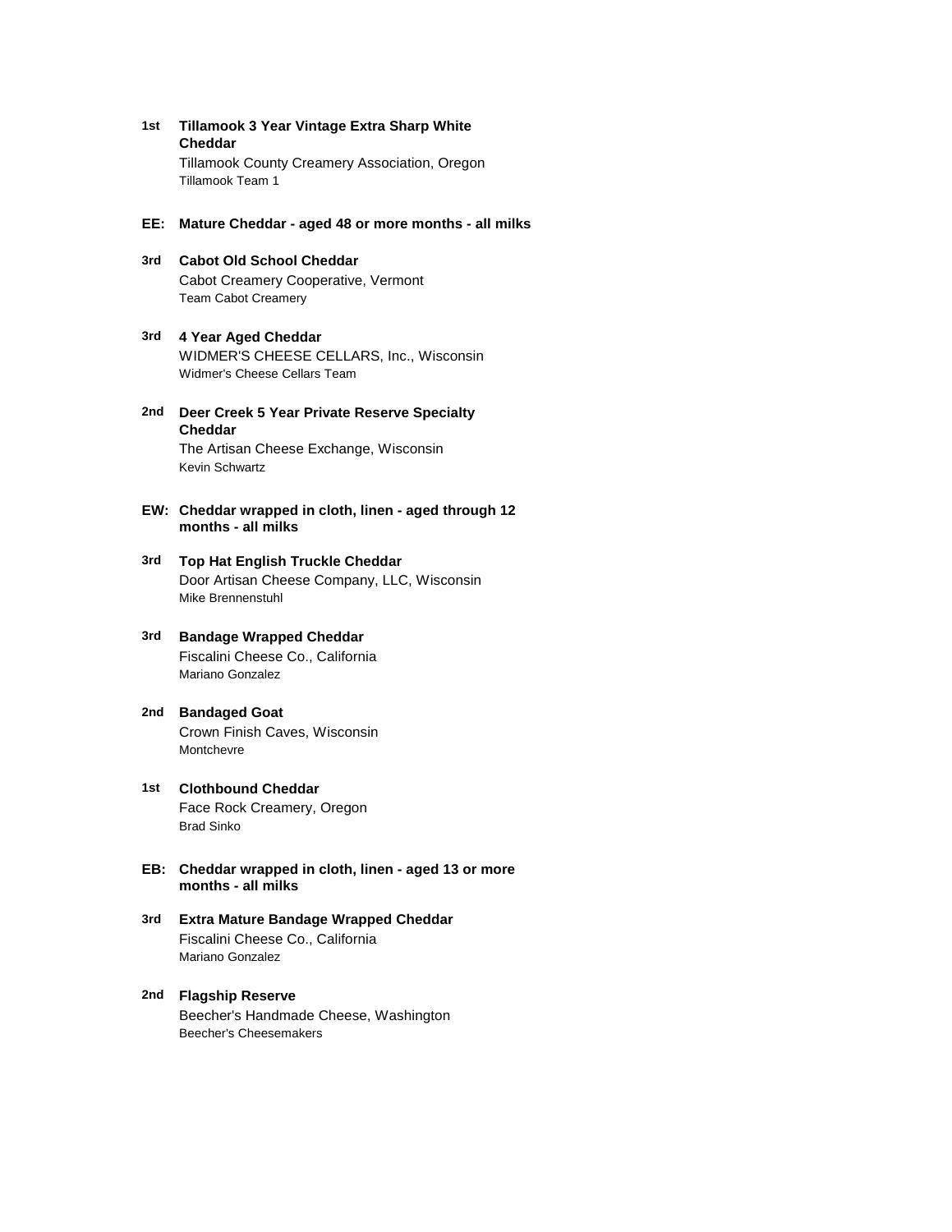#### **2nd Cloth Bound Windsordale**

Vermont Farmstead Cheese Company, Vermont Rick Woods

#### **1st Avonlea Clothbound Cheddar** COWS CREAMERY, Prince Edward Island COWS CREAMERY

# **F. BLUE MOLD CHEESES**

All cheeses ripened with Penicillium roqueforti or glaucum

#### **FC: Rindless Blue-veined - made from cow's milk**

#### **3rd California Coastal Blue**

Point Reyes Farmstead Cheese Company, California Kuba Hemmerling

#### **2nd Gorgonzola Cheese** Saputo Specialty Cheese, Wisconsin Saputo Cheese USA Inc.

#### **2nd Reserve Blue Cheese**

Saputo Specialty Cheese, Wisconsin Saputo Cheese USA Inc.

# **1st AmaGorg Gorgonzola** Prairie Farms-Caves of Faribault, Minnesota Caves of Faribault Team

# **FS: Rindless Blue-veined - made from sheep's milk**

# **3rd Little Boy Blue** Hook's Cheese Company, Inc., Wisconsin Anthony Hook

# **1st Ewe's Blue** Old Chatham Creamery, New York Eric Anderson & Greg Backes

- **FX: Rindless Blue-veined made from mixed, or other milks**
- **3rd BelGioioso Gorgonzola with Sheeps Milk** BelGioioso Cheese Inc., Wisconsin Mark Ruttner
- **3rd Echo Mountain Blue Cheese** Rogue Creamery, Oregon RC Blue Production Team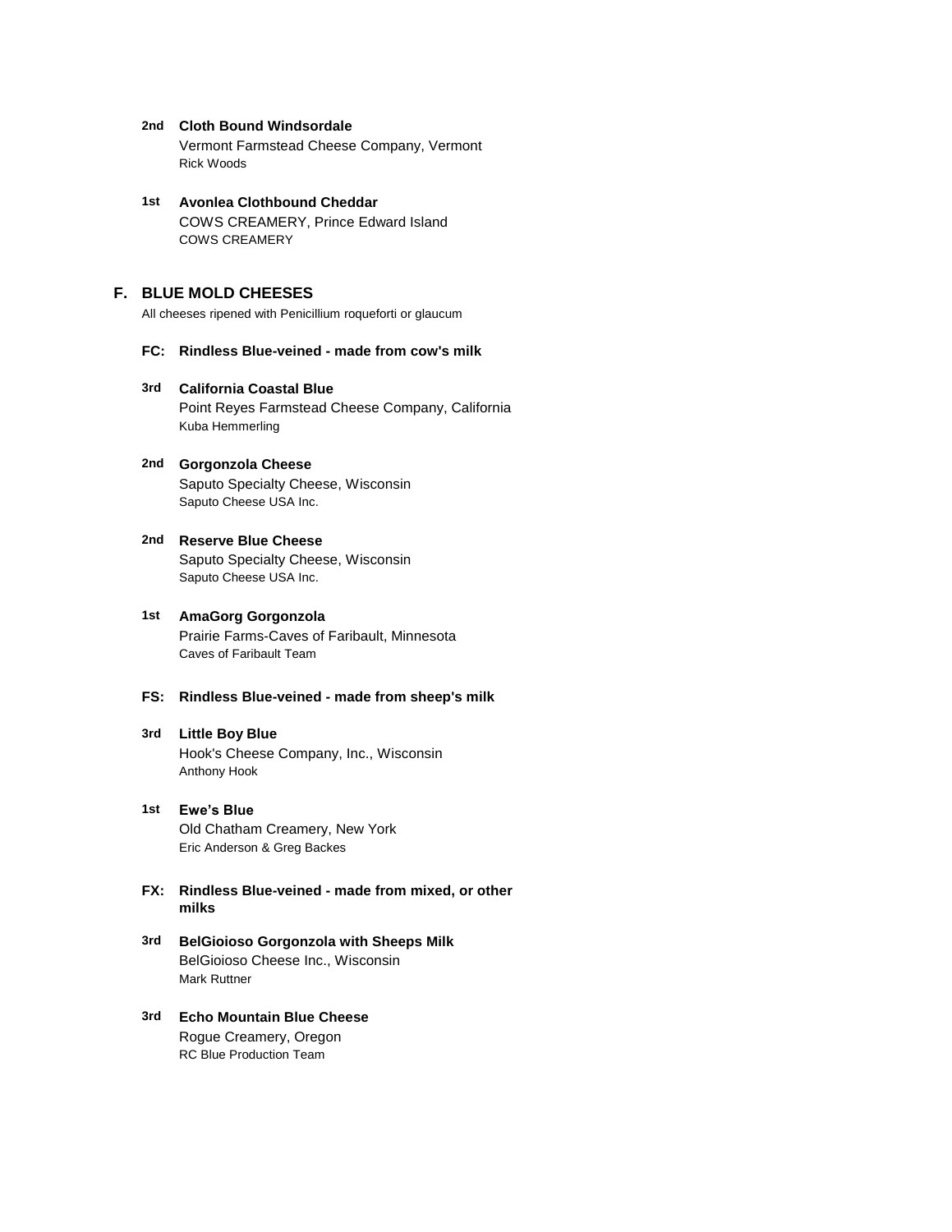- **1st EWE CALF to be KIDding Blue** Hook's Cheese Company, Inc., Wisconsin Anthony Hook
- **FK: Blue-veined with a rind or external coating made from cow's milk**
- **3rd Big Boy Blue** Willapa Hills Cheese, Washington Amy Turnbull & Team Willapa Hills
- **2nd Organic Caveman Blue Cheese** Rogue Creamery, Oregon RC Blue Production Team
- **1st Bayley Hazen Blue** Cellars at Jasper Hill, Vermont Mateo Kehler
- **FL: Blue-veined with a rind or external coating made from goat's milk**
- **3rd Cayuga Blue** Lively Run Dairy, New York Pete Messmer
- **2nd Blue Velvet tm** Yellow Springs Farm LLC, Pennsylvania Al and Catherine Renzi
- **FZ: Blue-veined with a rind or external coating made from mixed, or other milks**
- **3rd Boonter's Blue** Pennyroyal Farm, California Erika McKenzie-Chapter

# **FE: External Blue-molded cheeses - all milks**

- **3rd Blue Barns** Hook's Cheese Company, Inc., Wisconsin Anthony Hook
- **2nd Classic Blue Log** Westfield Farm, Massachusetts Kim Hayes
- **1st Bluebonnet** Westfield Farm, Massachusetts Kim Hayes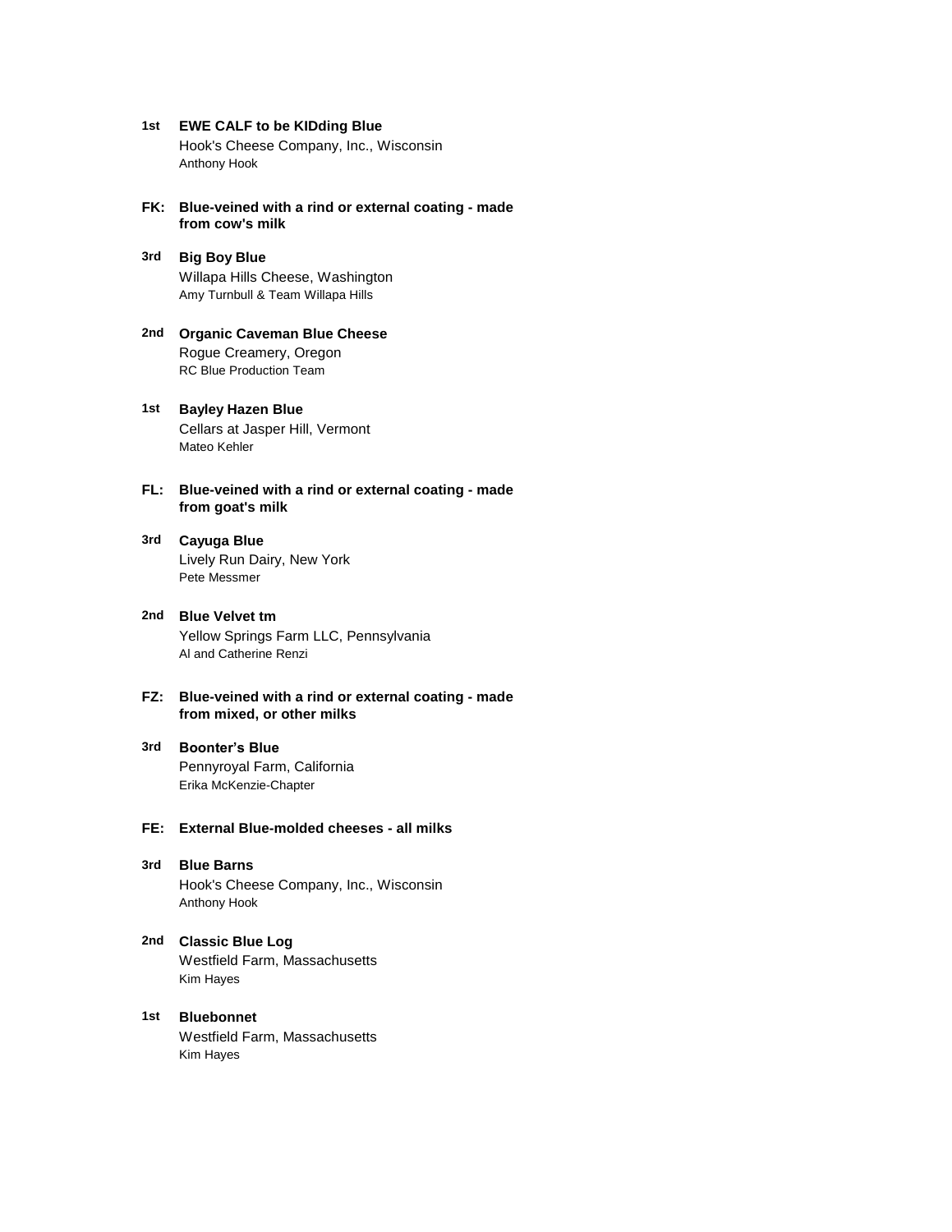#### **A. FRESH UNRIPENED CHEESES**

Cheese Curds, Cottage Cheese, Cream Cheese, Fromage Blanc, Fromage Frais, Impastata, Mascarpone, Quark, Ricotta

# **AH: Cheese Curds - all milks**

- **3rd Cheese Curds** Arena Cheese Inc., Wisconsin William Hanson
- **2nd Flagship Curds** Beecher's Handmade Cheese, Washington Beecher's Cheesemakers
- **2nd Cheddar Cheese Curds** Face Rock Creamery, Oregon Brad Sinko
- **1st** Springside Cheese Corp, Wisconsin **Cheddar Curds** Wayne Hintz
- **AM: Mascarpone and Cream Cheese made from cow's milk**
- **3rd Cello Thick and Smooth Mascarpone** Schuman Cheese, Wisconsin Team Lake Country Dairy
- **2nd Cream Cheese 3# Loaf** Prairie Farms Dairy Cheese Division, Iowa Luana Team
- **1st BelGioioso Crema di Mascarpone** BelGioioso Cheese Inc., Wisconsin Tom Pintar
- **AR: Ricotta made from cow's milk**
- **3rd BelGioioso Ricotta con Latte Whole Milk** BelGioioso Cheese Inc., Wisconsin Bill Codr
- **2nd Hand Dipped Ricotta** Calabro Cheese Corporation, Connecticut CALABRO CHEESE CORPORATION
- **1st Caputo Ricotta Cheese** Caputo Cheese, Illinois Greg Perkins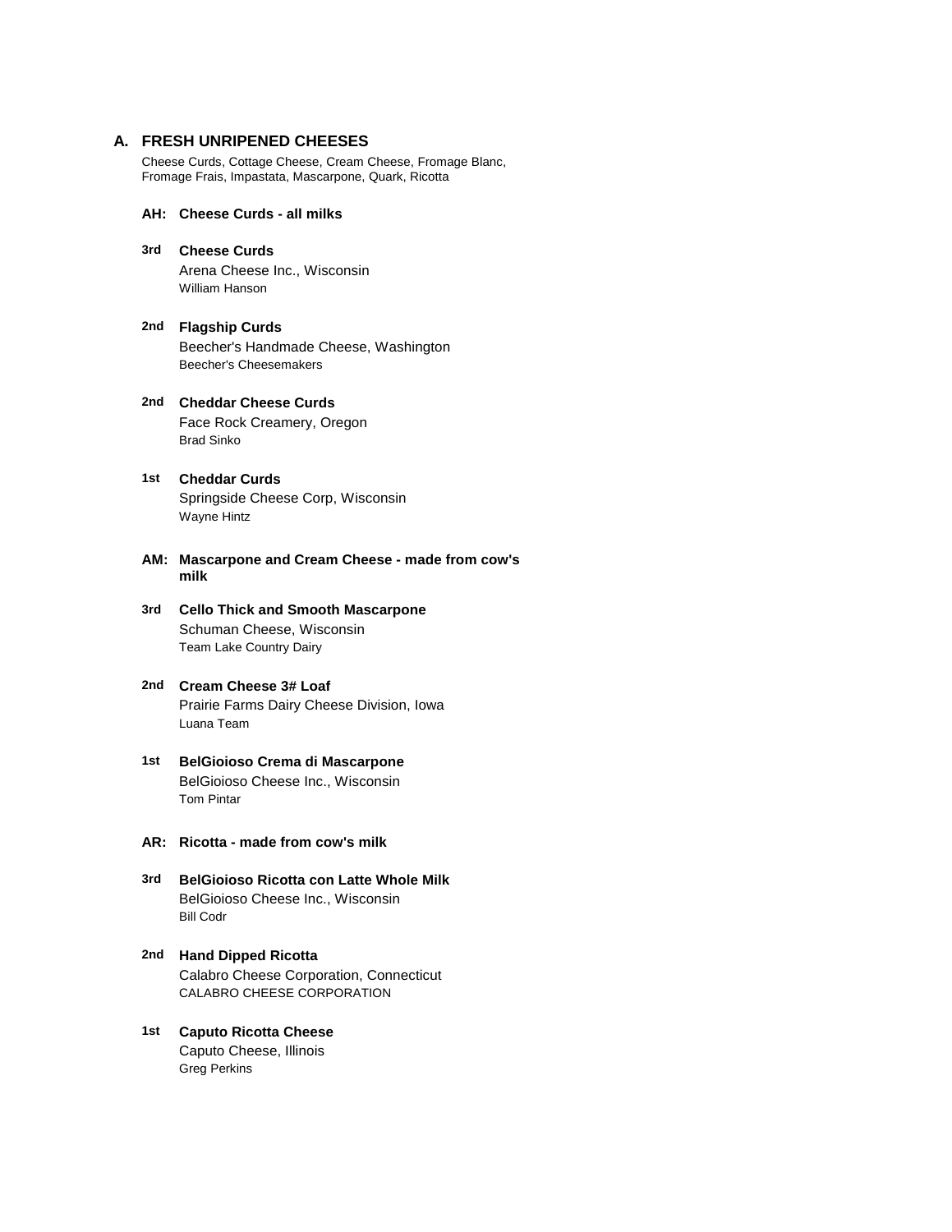- **AQ: Fromage Blanc, Fromage Frais, and Quark made from cow's milk**
- **3rd Quark** Vermont Creamery, Vermont Vermont Creamery Cheesemakers Team
- **2nd Fromage Blanc** Vermont Creamery, Vermont Vermont Creamery Cheesemakers Team
- **AG: Cottage Cheese, Cream Cheese, Fromage Blanc, Fromage Frais, Mascarpone, Quark, and Ricotta made from goat's milk**
- **3rd Fromage Blanc** Montchevre-Betin, Inc., Wisconsin Jean Rossard
- **3rd Goats Milk Ricotta** Mozzarella Company, Texas Paula Lambert
- **2nd Ricotta** Idyll Farms llc, Michigan Team Idyll
- **1st Organic Whole Milk Ricotta** Amaltheia Organic Dairy, Montana Amaltheia Organic Dairy
- **1st Fromage Blanc** Cypress Grove, California Cypress Grove
- **AS: Cottage Cheese, Cream Cheese, Fromage Blanc, Fromage Frais, Mascarpone, Quark, and Ricotta made from sheep's milk**
- **3rd Sheep's Milk Ricotta** Fruition Farms Creamery, Colorado Jimmy Warren
- **2nd Ricotta** Tucker Family Farm, Montana Stig Hansen
- **AX: Cottage Cheese, Cream Cheese, Fromage Blanc, Fromage Frais, Mascarpone, Quark, and Ricotta made from mixed, or other milks**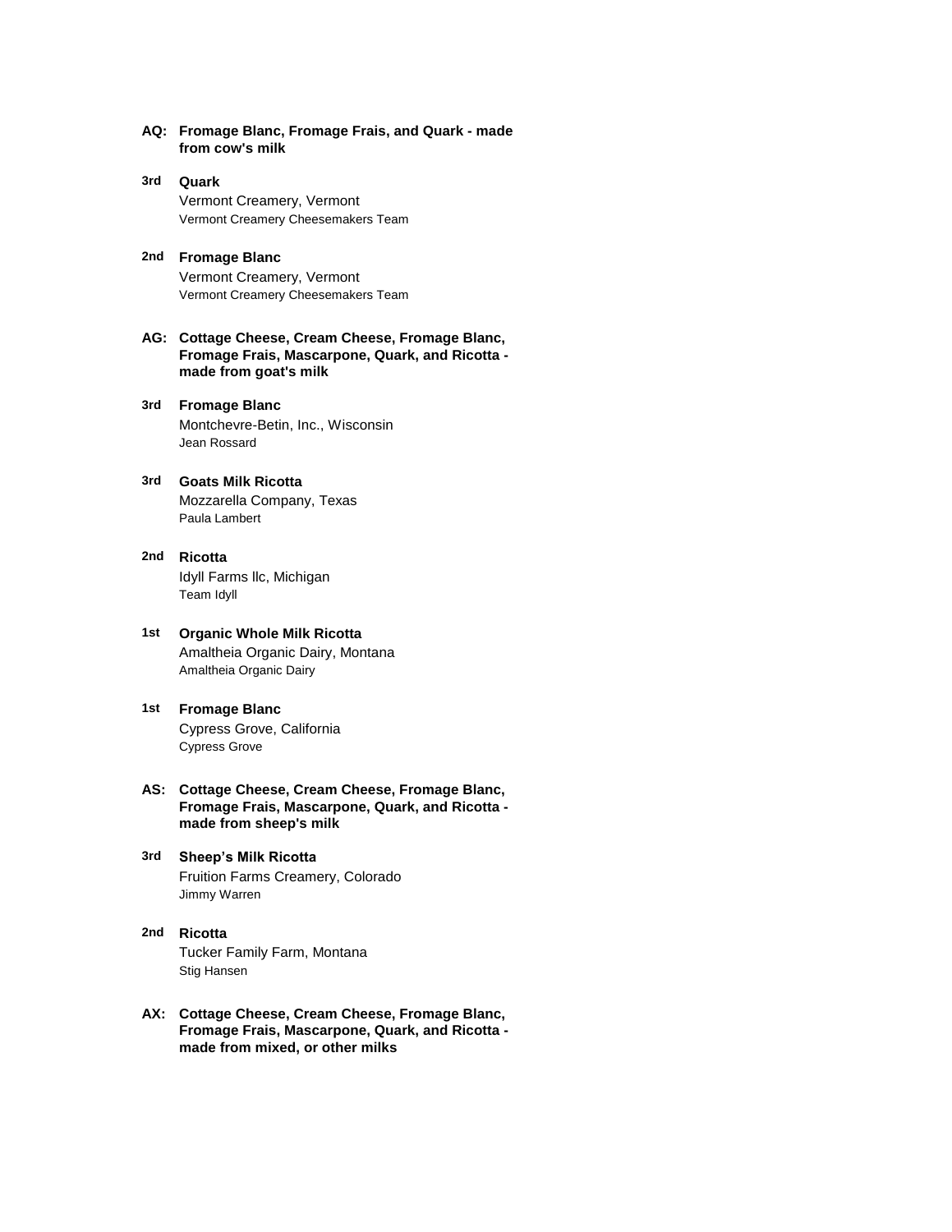- **3rd BUF Ricotta** BUF CREAMERY LLC, Cundinamarca Adan Rojas
- **2nd Ricotta** Old Chatham Creamery, New York Brian Schlatter
- **1st Ricotta di Bufala** Calabro Cheese Corporation, Connecticut CALABRO CHEESE CORPORATION
- **AC: Open Category Fresh Unripened Cheeses made from cow's milk**
- **3rd LIL MOO** Sweet Grass Dairy, Georgia Jeremy Little
- **2nd Crescenza/Stracchino** Narragansett Creamery, Rhode Island Mark Federico
- **1st Dairyland Farmers** Chapel Hill Creamery, North Carolina Brian Goodale

# **B. SOFT-RIPENED CHEESES**

White surface mold ripened cheeses (Brie, Camembert, Coulommiers, etc.)

# **BB: Brie - made from cow's milk**

## **3rd Double Crème Brie** Saputo Specialty Cheese, Michigan Old Europe Cheese

# **2nd Ballyhoo** Plymouth Artisan Cheese, Vermont Jesse Werner

- **1st Noble Road** Calkins Creamery, Pennsylvania Emily Montgomery
- **1st Delice de France 17.6 oz** Savencia Cheese USA, Illinois Team Lena
- **BC: Camembert made from cow's milk**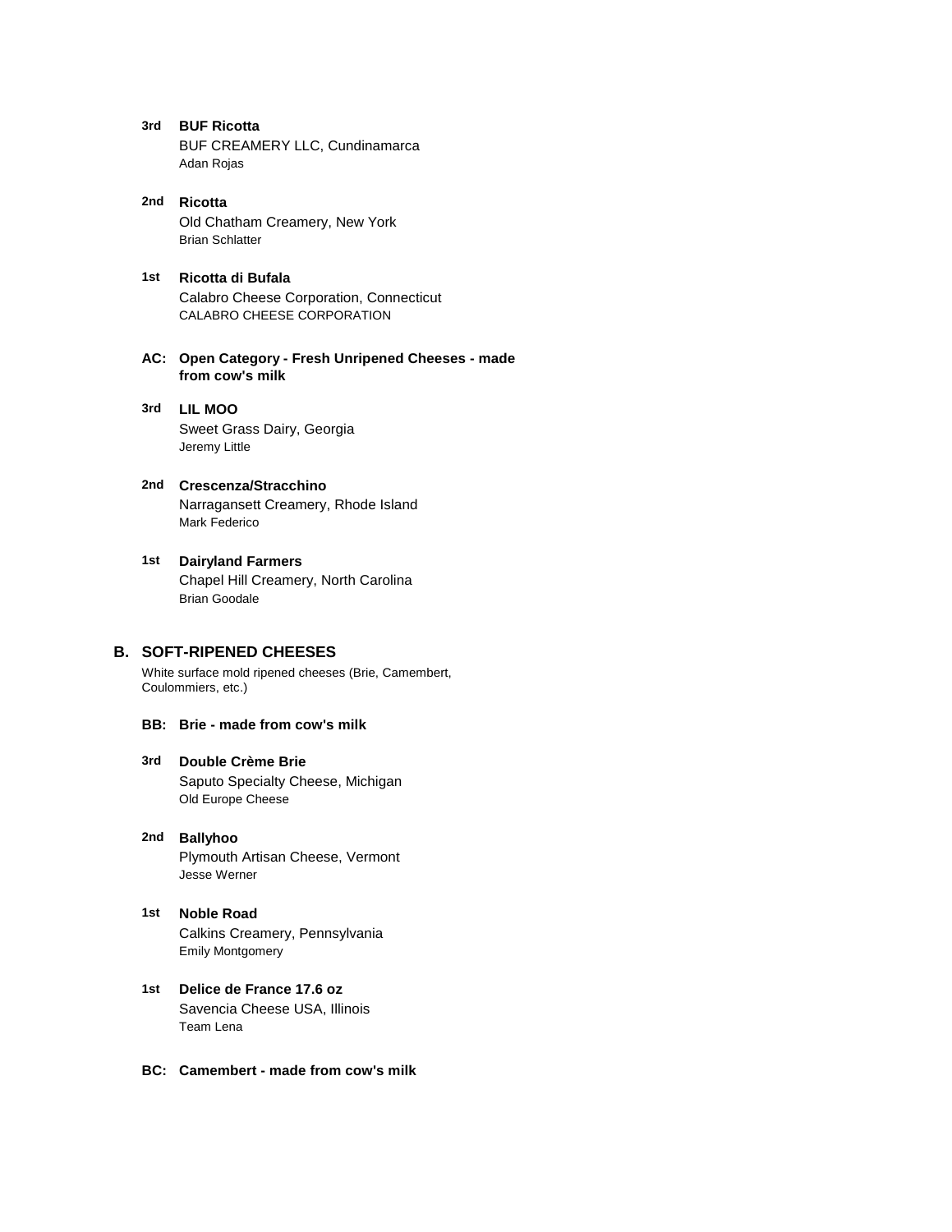**3rd Camembert 8oz Wheels**

Old Europe Cheese, Inc., Michigan Israel Gil

- **2nd Cirrus** Mt Townsend Creamery, Washington Mt. Townsend Creamery
- **2nd Camembert** Saputo Specialty Cheese, Michigan Old Europe Cheese
- **BT: Triple Crème soft ripened/cream added all milks**

#### **3rd Triple Crème Brie 1 lb**

Marin French Cheese Company, California Marin French Cheese

# **3rd Ragged Point** Stepladder Creamery, California

Jack Rudolph

# **2nd Triple Crème Brie**

Marin French Cheese Company, California Marin French Cheese

# **1st trillium** Tulip Tree Creamery, Indiana

Fons Smits

## **BA: Open Category - Soft-Ripened Cheeses - made from cow's milk**

#### **3rd Dorothy Comeback Cow** Savencia Cheese USA, Illinois Gilbert Bourgoin

# **2nd MouCo Ashley** MouCo Cheese Company, Inc, Colorado MouCo Cheese Company

# **1st Harbison**

Cellars at Jasper Hill, Vermont Mateo Kehler

**BG: Open Category - Soft-Ripened Cheeses - made from goat's milk**

#### **3rd Ada's Honor** Ruggles Hill Creamery, Massachusetts Tricia Smith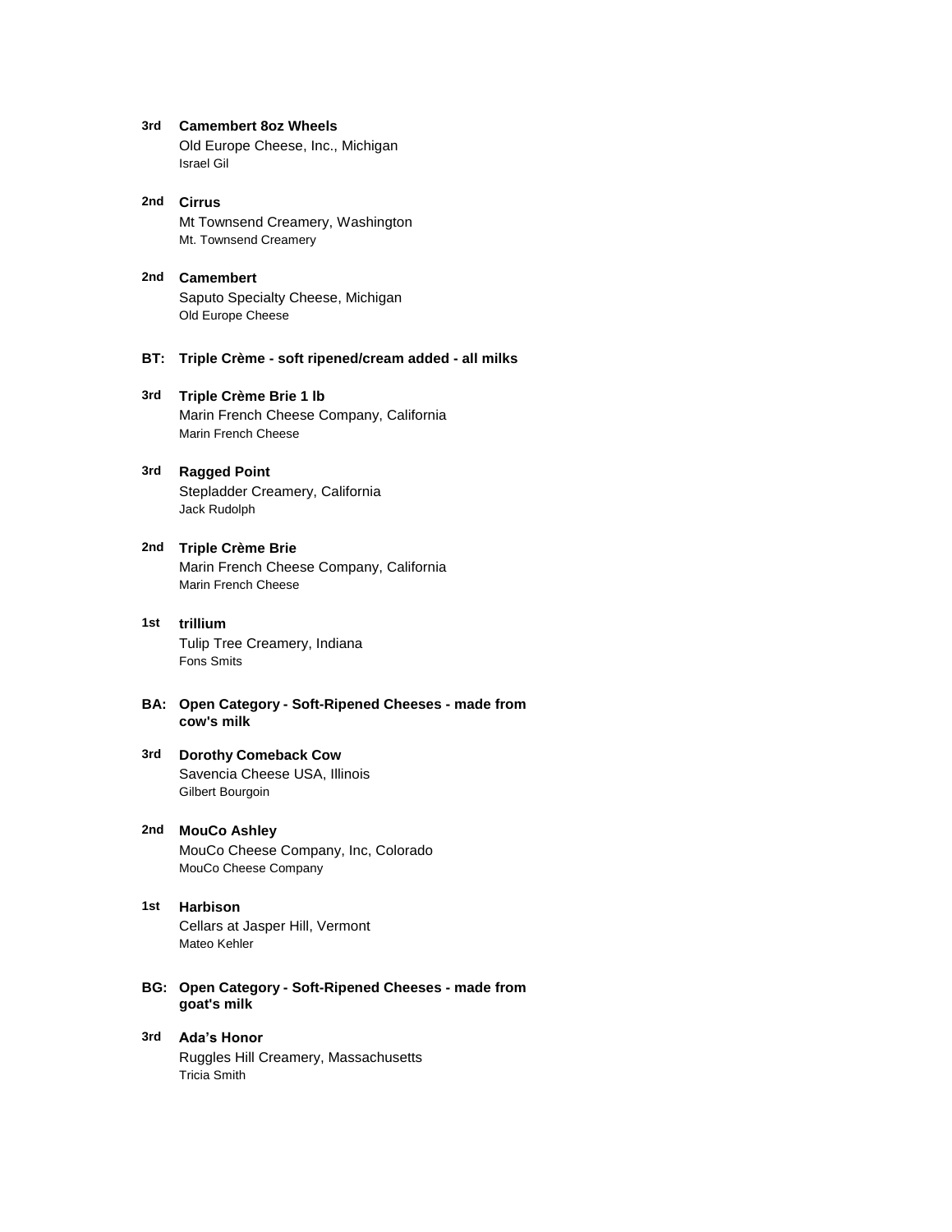**2nd Idyll Gris 1 pound**

Idyll Farms llc, Michigan Team Idyll

- **1st Bonne Bouche** Vermont Creamery, Vermont Vermont Creamery Aged Cheese Team
- **BS: Open Category Soft-Ripened Cheeses made from sheep's milk**
- **3rd Woolly Rind** Green Dirt Farm, Missouri Cheese Kitchen Team
- **1st Hawkins Haze** Blackberry Farm, Tennessee Chris Osborne
- **BX: Open Category Soft-Ripened Cheeses made from mixed, or other milks**

# **3rd COTTONSEED**

Boxcarr Handmade Cheese, North Carolina Samantha Genke and Alessandra Trompeo

- **2nd Hudson Valley Camembert Square** Old Chatham Creamery, New York Brian Schlatter
- **1st Professor's brie** Wegmans Food Markets, New York Old Chatham Sheepherding Creamery, LLC

# **G. HISPANIC & PORTUGUESE STYLE CHEESES**

Cheeses based on the recipes of the Central and South American, Cuban, Hispanic, Latino, Mexican, and Portuguese communities

# **GA: Ripened, Aged over 90 days - all milks**

- **3rd Cotija** Rizo-Lopez Foods, Inc., California Sam Ram
- **2nd Roth GranQueso Original Wheel** Emmi Roth, Wisconsin Team Emmi Roth
- **1st Gold Hill** Haystack Mountain Creamery, Colorado Jackie Chang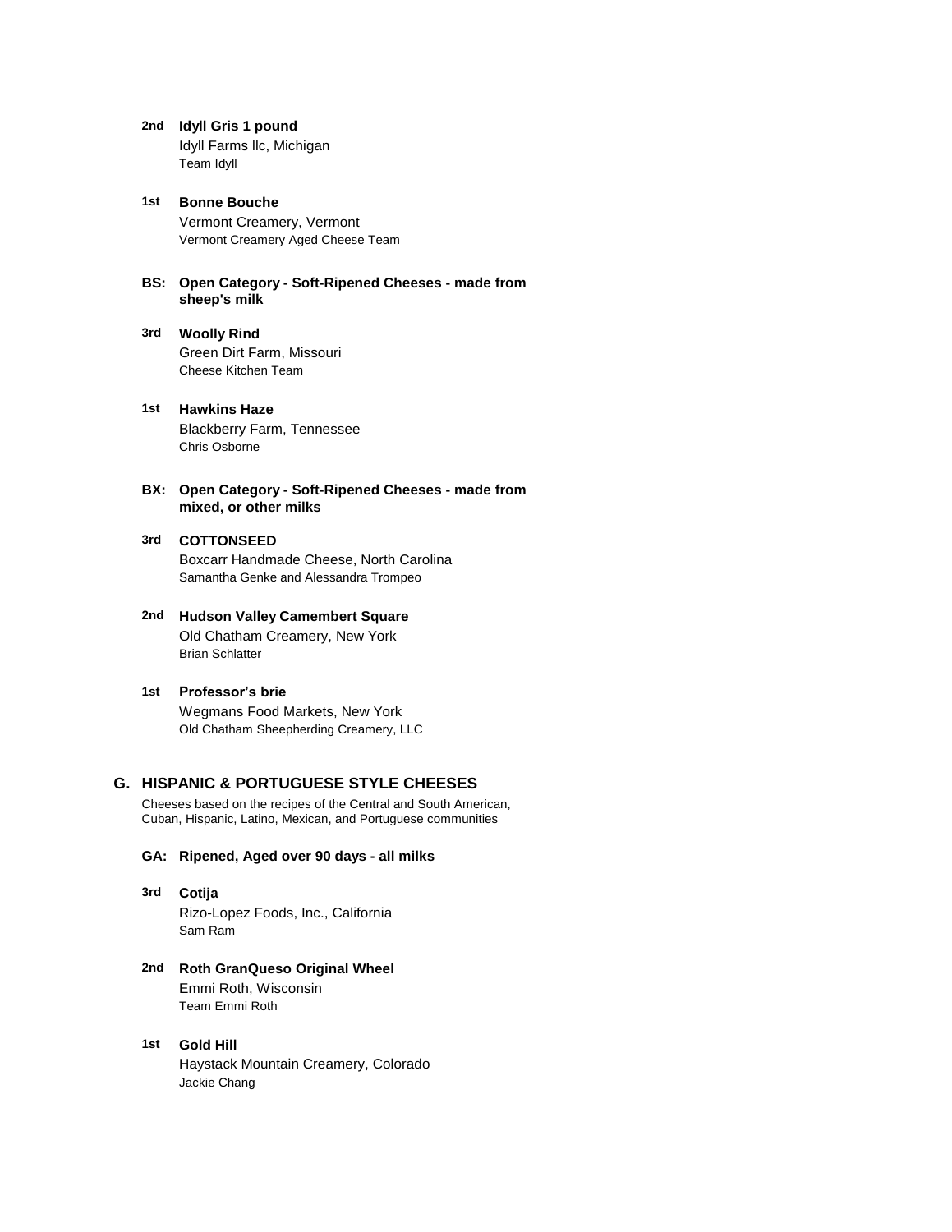#### **GC: Fresh, Unripened - all milks**

- **3rd Oaxaca** Crave Brothers Farmstead Cheese, LLC, Wisconsin Crave Cheese Team
- **2nd Don Froylan Queso Panela** Ochoa's Queseria, Oregon Francisco Ochoa
- **GM: Cooking Hispanic Cheeses intended to be consumed heated or melted - all milks**
- **3rd** Karoun Dairies Inc, California **Para Freir** Jaime Graca
- **2nd RBCC Oaxaca** Rizo-Lopez Foods, Inc., California Sam Ram
- **1st** Marquez Brothers International, Inc., California **Menonita** Queso Menonita

#### **1st Manchego Mexicano Navarro** Quesos Navarro, Jalisco Quesos Navarro

#### **H. ITALIAN TYPE CHEESES**

Excluded: Crescenza, Mascarpone, Ricotta, Blue Cheese, Smoked Cheese, Washed Rind Cheese

- **HA: Grating types (Aged Asiago, Domestic Parmesan, Grana, Reggianito, Sardo; Romano made only from cow's or goat's milk) - all milks**
- **3rd Cello Hand Crafted Asiago Cheese** Schuman Cheese, Wisconsin Team Lake Country Dairy
- **3rd Cello Traditional Romano Cheese** Schuman Cheese, Wisconsin Team Lake Country Dairy
- **2nd BelGioioso American Grana** BelGioioso Cheese Inc., Wisconsin Steve Bierhals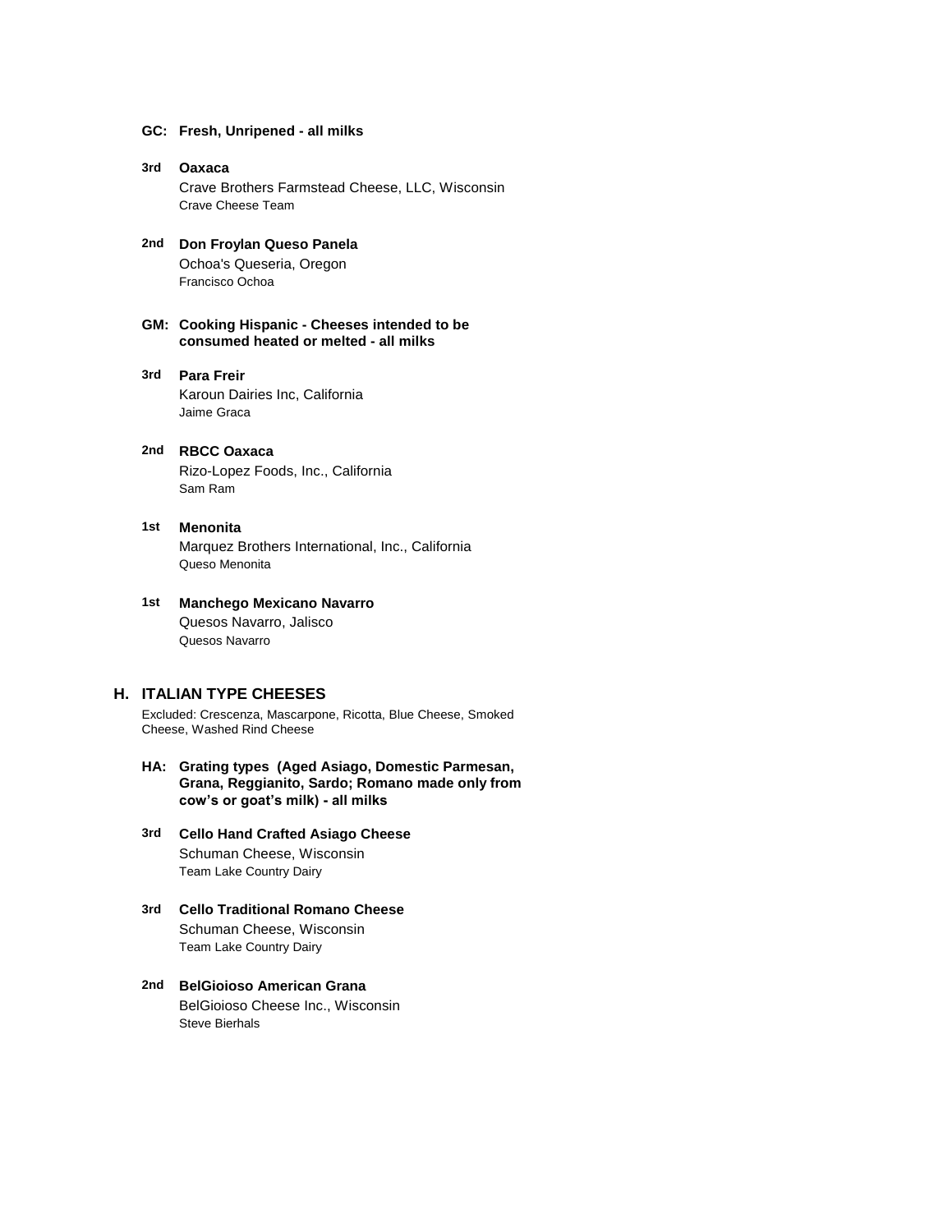**1st BelGioioso Parmesan** BelGioioso Cheese Inc., Wisconsin Tim Dudek

#### **HD: Traditional Regional Italian Cheeses - all milks**

- **3rd Tomina Vecchia** Loveras Market, Oklahoma Shawn Duffy and Matteo Lovera
- **2nd Vermont Herdsman** Parish Hill Creamery, Vermont Peter Dixon & Rachel Fritz Schaal
- **1st Reverie** Parish Hill Creamery, Vermont Peter Dixon & Rachel Fritz Schaal
- **HP: Pasta Filata types (Provolone, Caciocavallo) all milks**
- **3rd Aged Caciocavera** Loveras Market, Oklahoma Lovera's Cheese Co.
- **2nd Mild Provolone** Lactalis American Group, New York Mozzarella Team
- **HM: Mozzarella types (Brick, Scamorza, String Cheese) all milks**
- **3rd Scamorza** Ferndale farmstead creamery, Washington Ferndale Farmstead Team
- **2nd Ponderosa Farmstead String Cheese** Ponderosa Dairy Products, Wisconsin Ben Shibler
- **1st Ponderosa Farmstead Cheese Whips** Ponderosa Dairy Products, Wisconsin Ben Shibler
- **HY: Fresh Mozzarella 8 oz. or More (Balls or Shapes) all milks**
- **3rd Point Reyes Fresh Mozzarella** Point Reyes Farmstead Cheese Company, California Kuba Hemmerling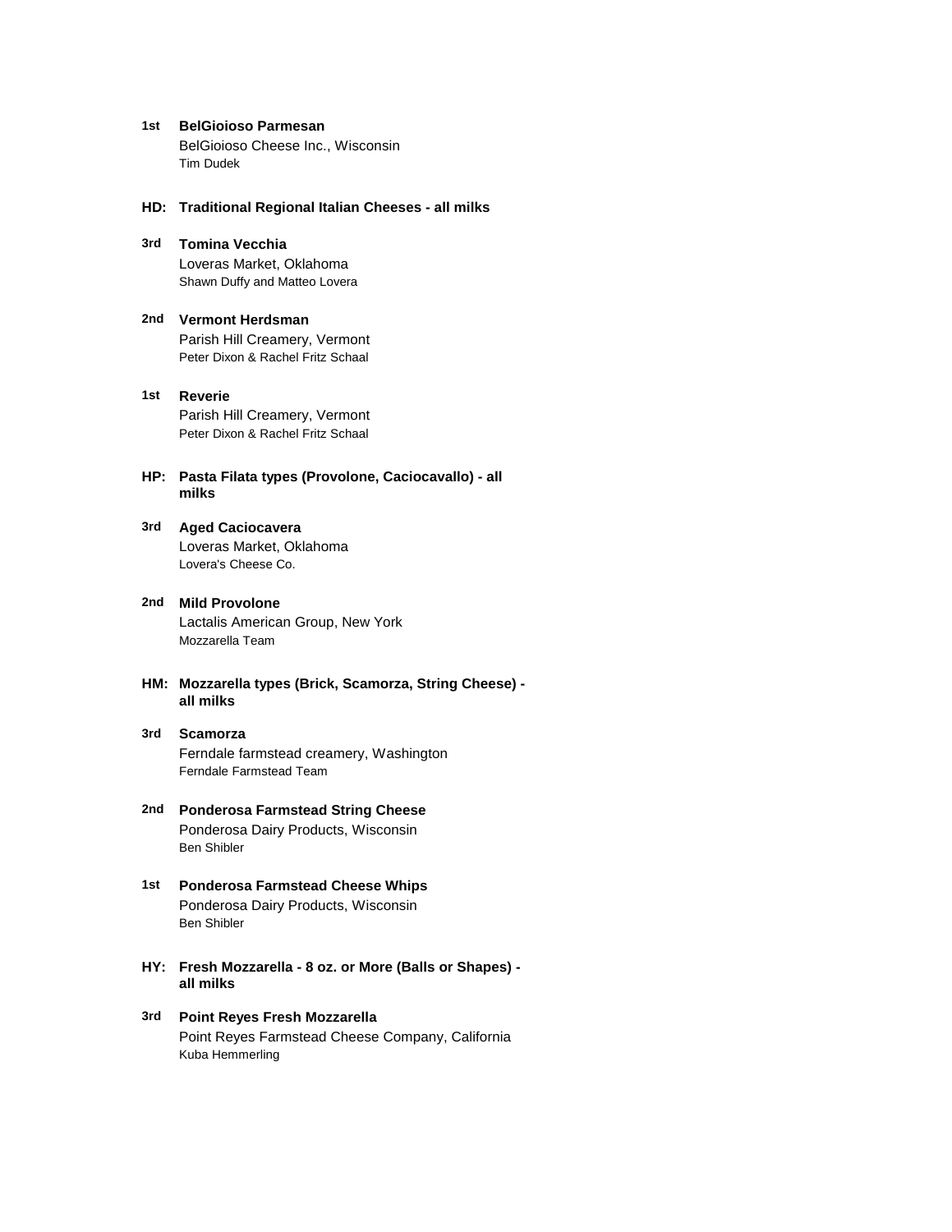- **2nd BelGioioso Fresh Mozzarella 8 oz. Ball Thermoform** BelGioioso Cheese Inc., Wisconsin Jared Ruechel
- **1st BUF Mezza Libra** BUF CREAMERY LLC, Cundinamarca Adan Rojas
- **HZ: Fresh Mozzarella Under 8 oz. (Ovalini, Bocconcini, Ciliegine sizes) - all milks**
- **3rd Narragansett Creamery Fresh Mozzarella Ovolini** Narragansett Creamery, Rhode Island Mark Federico
- **2nd BelGioioso Fresh Mozzarella Snacking Cheese**  BelGioioso Cheese Inc., Wisconsin **Thermoform** Joel McGratt
- **1st Caputo Nodini** Caputo Cheese, Illinois Jorge Aguas
- **HB: Burrata Fresh mozzarella encasing a distinctly separate core made from softer curd and cream, or other soft cheese - all milks**

# **3rd Lioni Burrata Con Panna** Lioni Latticini, Inc., New Jersey Lioni Latticini, Inc.

- **2nd Caputo Burratini** Caputo Cheese, Illinois Jorge Aguas
- **1st Caputo Burrata** Caputo Cheese, Illinois Jorge Aguas

# **I. FETA CHEESES**

- **IC: Feta made from cow's milk**
- **3rd Whole Milk Block Feta** Maplebrook Farm, Vermont Chris Gallant
- **3rd feta** Winter Hill Farm, Maine Sarah Wiederkehr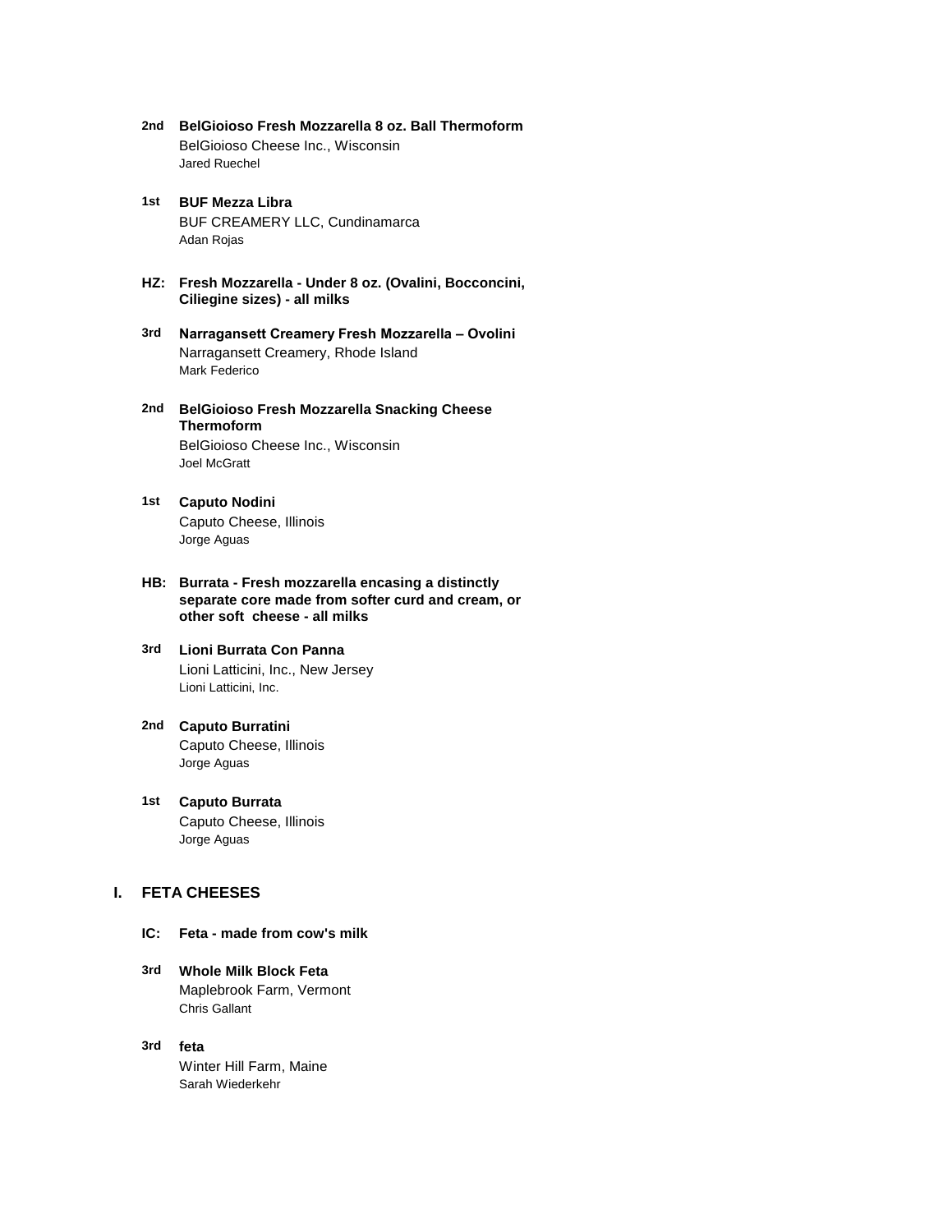- **2nd Feta Cheese in Brine** Belfiore Cheese Company, California Lino Esposito
- **1st Odyssey Feta in Brine** Klondike Cheese Co., Wisconsin Adam Buholzer
- **IG: Feta made from goat's milk**
- **3rd Celebrity Feta** Atalanta Corporation/Mariposa Dairy, Ontario Pieter vanOudenaren
- **3rd Goat Milk Feta** Briar Rose Creamery, Oregon Sarah Marcus
- **2nd Bella Capra Goat Feta** Sierra Nevada Cheese Company, California Ben Gregersen
- **2nd Goat Feta** Stone Hollow Farmstead, Alabama Deborah Stone
- **1st Greek Style Feta** Boston Post Dairy, LLC, Vermont Anne Doe

# **IS: Feta - made from sheep's milk**

- **3rd Feta** Tucker Family Farm, Montana Stig Hansen
- **2nd Sheep's Milk Feta** Fruition Farms Creamery, Colorado Jimmy Warren
- **2nd Farmstead Feta Reserve** Hidden Springs Creamery, Wisconsin Brenda Jensen
- **1st Farmstead Feta** Hidden Springs Creamery, Wisconsin Brenda Jensen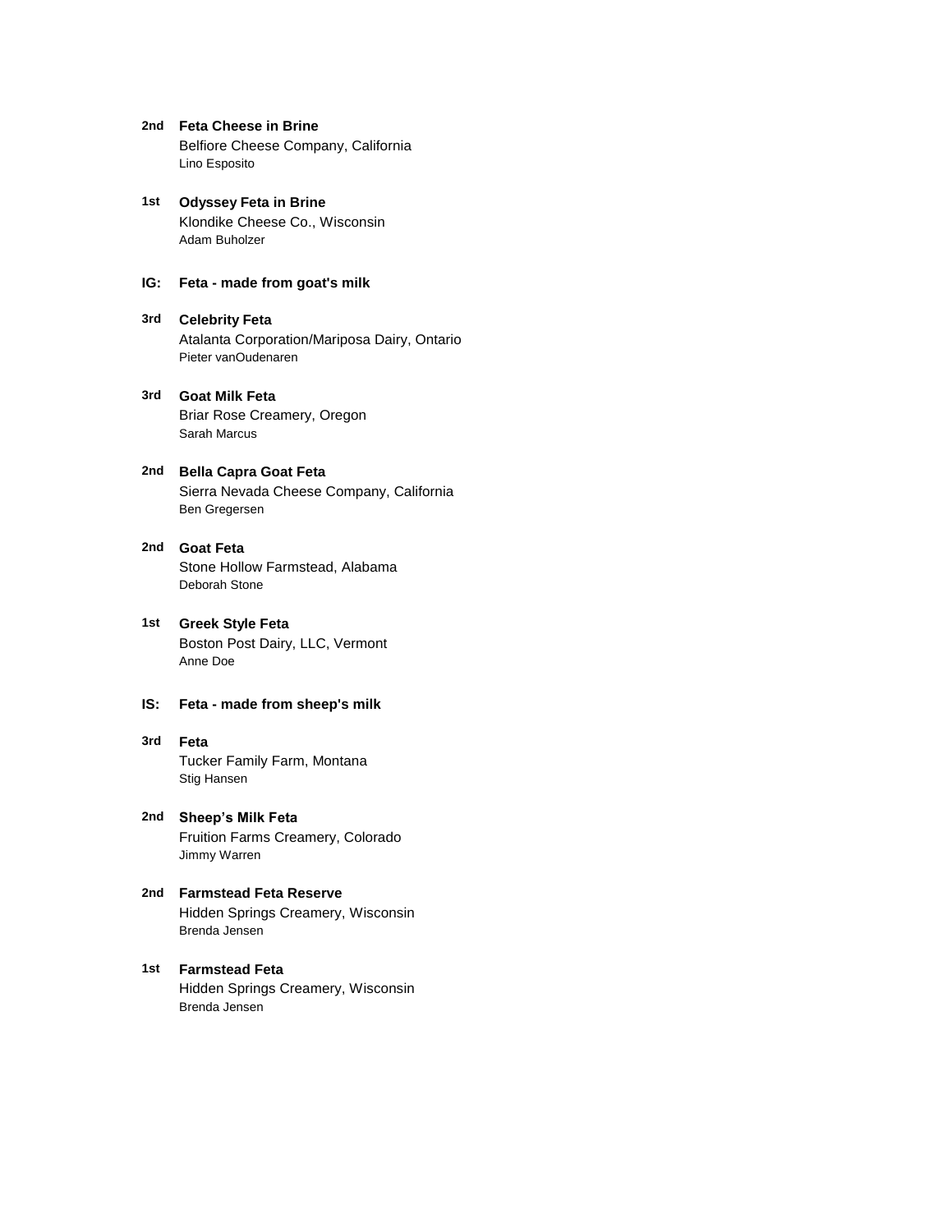# **D. AMERICAN MADE / INTERNATIONAL STYLE**

Cheeses modeled after or based on recipes for established European or other international types or styles (Beaufort, Abondance, Gruyère, Juustoleipa, Caerphilly, English Territorials, Butterkäse, Monastery, Port Salut styles, etc.)

# **DD: Dutch-style (Gouda, Edam etc.) - all milks**

#### **3rd Sir Farmer**

Farmer Rudolph's, Pennsylvania Rudy Yoder

# **3rd Jeffs' Select Gouda** Prairie Farms-Caves of Faribault, Minnesota

Maple Leaf Cheese and Caves of Faribault Team

#### **2nd Mild Gouda**

Oakdale Cheese & Specialties, California John Bulk

#### **1st 2 year aged Gouda**

Edelweiss Creamery, Wisconsin Ben Workman

# **DE: Emmental-style with Eye Formation (Swiss, Baby Swiss, Blocks, Wheels) - made from cow's milk**

#### **3rd Swiss Cheese** Pearl Valley Cheese, Ohio Pearl Valley Cheese

#### **DC: Open Category - American Made/International Style - made from cow's milk**

#### **3rd Grand Cru Reserve Block** Emmi Roth, Wisconsin Team Emmi Roth

**2nd Grand Cru Original Block** Emmi Roth, Wisconsin Team Emmi Roth

# **2nd Everton Premium Reserve** Jacobs and Brichford Farmstead Cheese, Indiana Matthew Brichford

# **1st Tarentaise Reserve** Farms For City Kids Foundation/Spring Brook Farm, Vermont Spring Brook Farm Team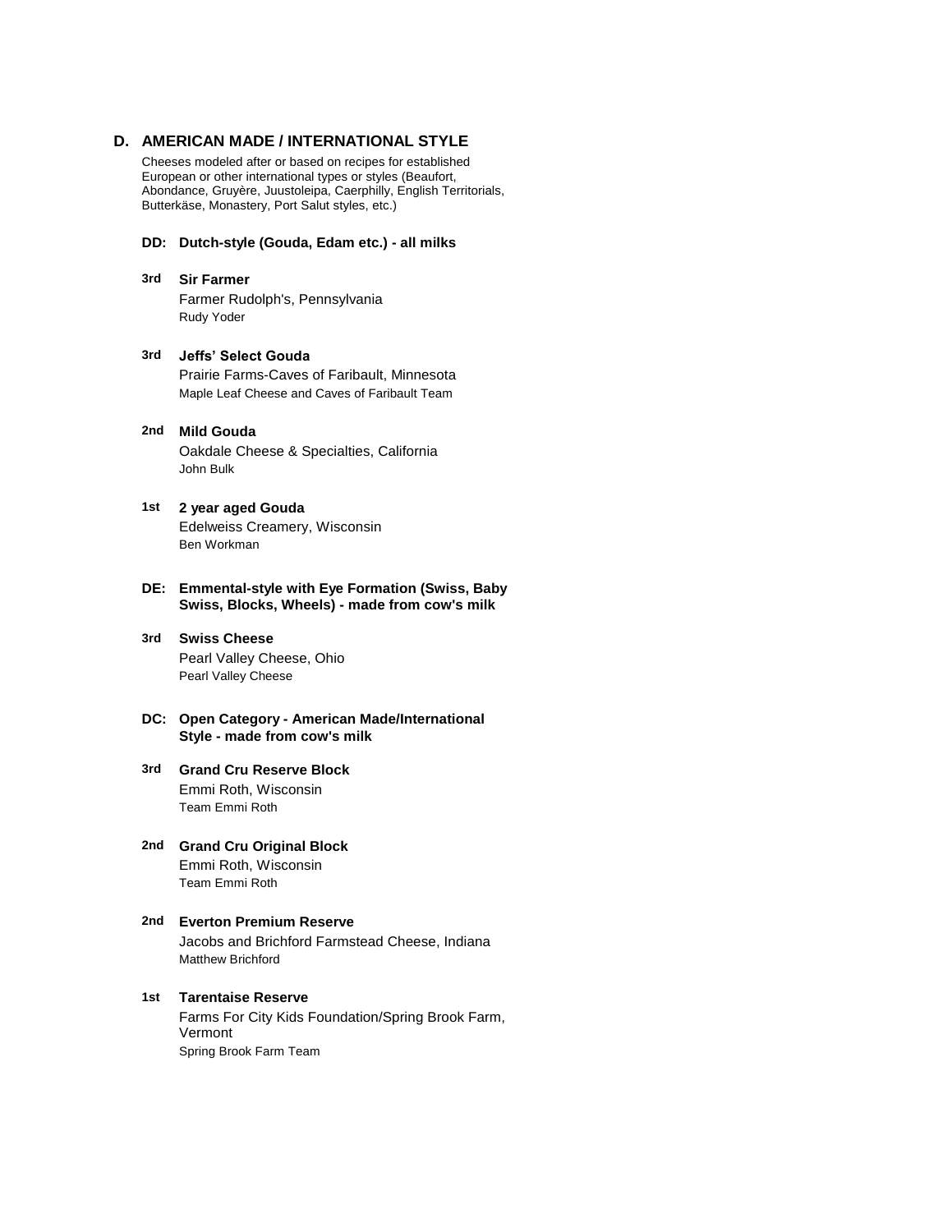- **1st Aged Raclette** Leelanau cheese, Michigan John Hoyt
- **DG: Open Category American Made/International Style - made from goat's milk**
- **3rd Goat's Beard tm** Yellow Springs Farm LLC, Pennsylvania Al and Catherine Renzi
- **2nd Bijou** Vermont Creamery, Vermont Vermont Creamery Aged Cheese Team
- **1st Pickering tm** Yellow Springs Farm LLC, Pennsylvania Al and Catherine Renzi
- **DS: Open Category American Made/International Style - made from sheep's milk**

#### **3rd Wild Mountain Tomme** Cate Hill Orchard, Vermont

Maria Schumann

- **2nd Pecora Nocciola** Landmark Creamery, Wisconsin Landmark Creamery
- **1st Wischago Reserve** Hidden Springs Creamery, Wisconsin Brenda Jensen
- **DX: Open Category American Made/International Style - made from mixed, or other milks**

# **3rd Shepsog** Grafton Village Cheese, Vermont Grafton Village Cheesemakers

**2nd Sartori Limited Edition Pastorale Blend** Sartori Company, Wisconsin Mike Matucheski

# **1st Goatlet**

Crown Finish Caves, Vermont Consider Bardwell Farm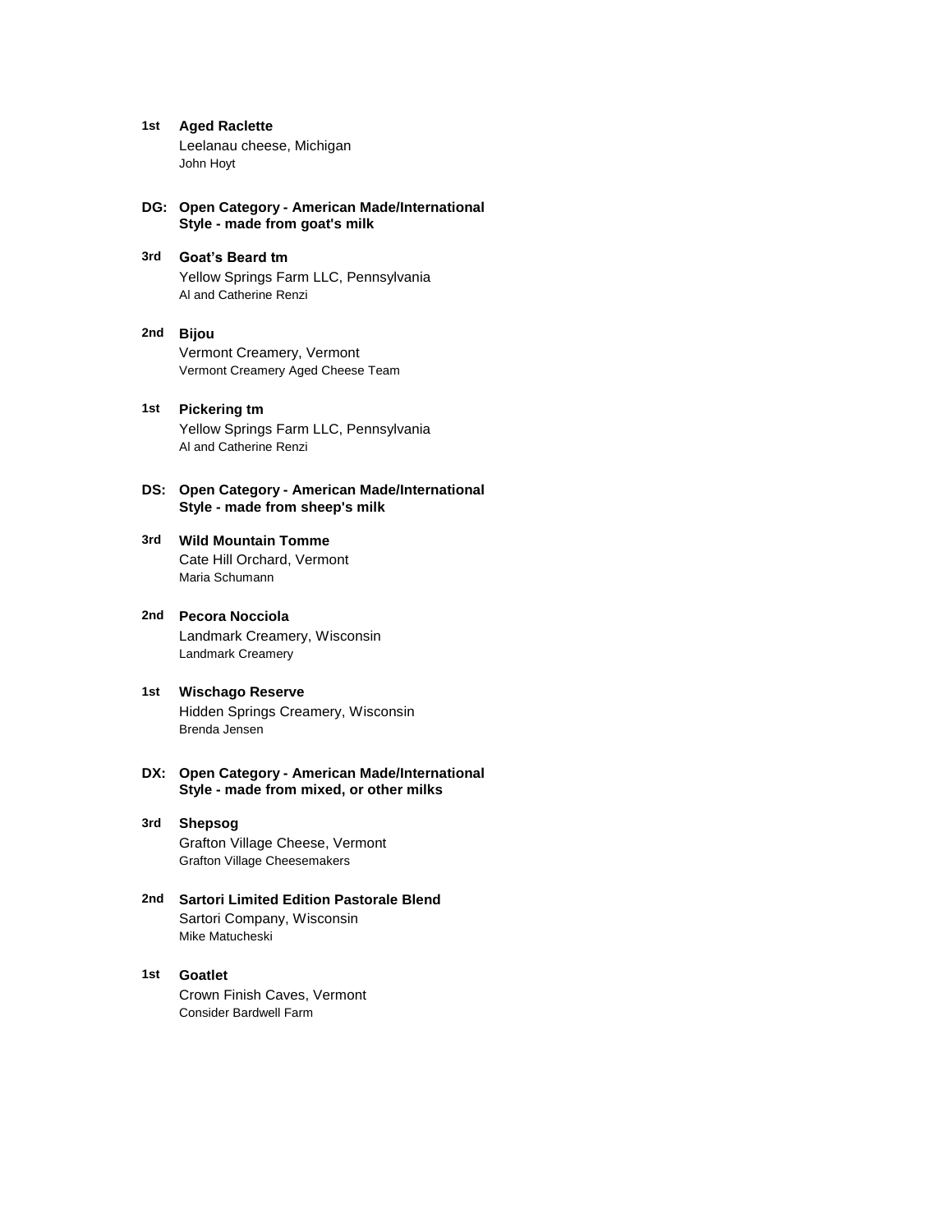# **C. AMERICAN ORIGINALS**

Cheeses recognized by the ACS as uniquely American in their original forms (Monterey Jack, Dry Jack, Brick Cheese, Brick Muenster, Colby, Teleme) or unique in their recipe and formulation and which do not strictly conform to the guidelines of other acknowledged recipes for cheese types.

# **CB: Brick Cheese - made from cow's milk**

- **3rd Brick** Klondike Cheese Co., Wisconsin Ron Buholzer
- **2nd Brick** Edelweiss Creamery, Wisconsin Ben Workman
- **1st Traditional Washed Rind Brick Cheese** WIDMER'S CHEESE CELLARS, Inc., Wisconsin Widmer's Cheese Cellars Team
- **CD: Dry Jack made from cow's milk**
- **3rd Uncoated Dry Jack rBST Free** Rumiano Cheese Company, California Rumiano Cheese Company
- **2nd Peppercorn Dry Jack rBST Free** Rumiano Cheese Company, California Rumiano Cheese Company
- **1st Aquasco Jack Reserve** P A Bowen Farmstead, Maryland Sally Fallon Morell
- **CJ: Monterey Jack made from cow's milk**
- **3rd Hanford Jack** Fagundes Old-World Cheese, California John Fagundes
- **2nd Tillamook Monterey Jack** Tillamook County Creamery Association, Oregon Tillamook Team 2
- **CM: Brick Muenster made from cow's milk**
- **3rd Red Rind Muenster** Ellsworth Cooperative Creamery, Comstock Division, Wisconsin Team Comstock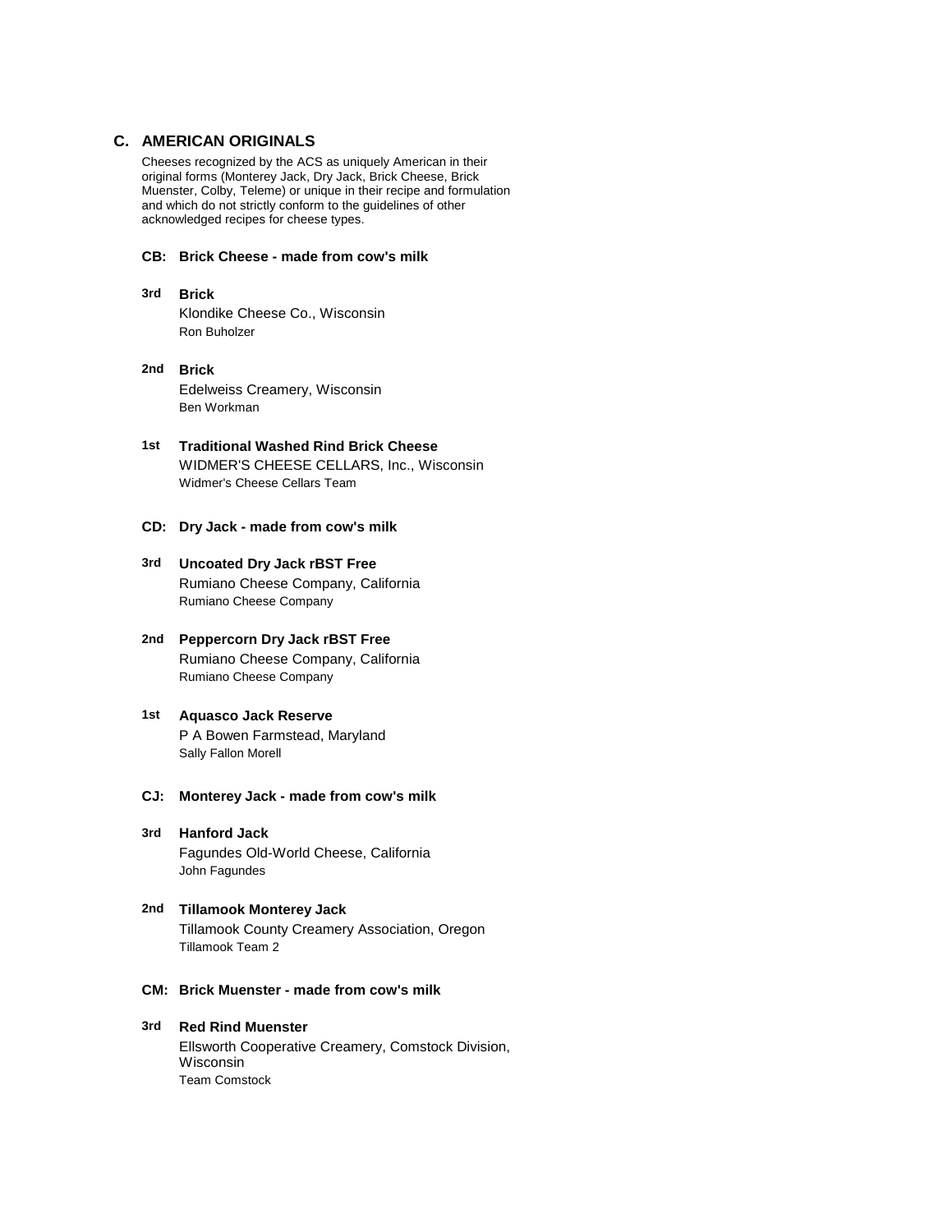- **2nd Muenster** Edelweiss Creamery, Wisconsin Ben Workman
- **2nd Muenster** Fair Oaks Farms, Wisconsin Bruce Workman
- **1st Muenster** Klondike Cheese Co., Wisconsin Dave Buholzer
- **CY: Colby made from cow's milk**

#### **3rd Deer Creek The Robin**

The Artisan Cheese Exchange, Wisconsin Kerry Henning

#### **2nd Colby**

Pearl Valley Cheese, Ohio Pearl Valley Cheese

# **1st Colby** Arena Cheese Inc., Wisconsin

William Hanson

# **CT: Teleme - made from cow's milk**

**2nd Teleme Cheese** Peluso cheese, California Joseph Reynoso

#### **CC: American Originals Original Recipe / Open Category - made from cow's milk**

#### **3rd Roth Prairie Sunset Wheel** Emmi Roth, Wisconsin Team Emmi Roth

# **2nd Pawlet** Consider Bardwell Farm, Vermont Leslie Goff

#### **2nd Petite Breakfast** Marin French Cheese Company, California Marin French Cheese

**2nd Point Reyes Toma** Point Reyes Farmstead Cheese Company, California Kuba Hemmerling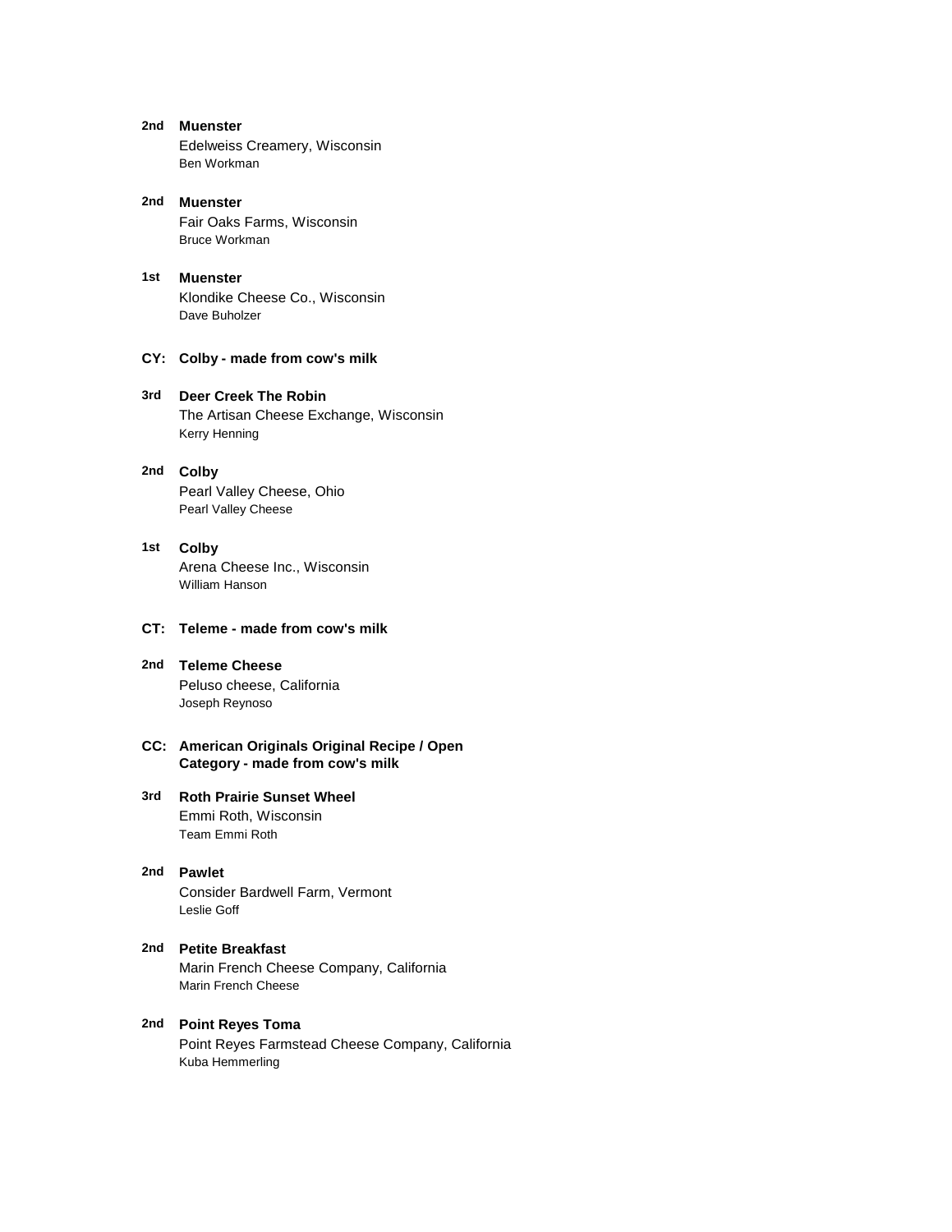**1st Bishops Peak** Central Coast Creamery, California Reggie Jones

**1st Marieke Golden** Marieke Gouda, Wisconsin Marieke Gouda Cheese Team

#### **CG: American Originals Original Recipe / Open Category - made from goat's milk**

#### **3rd Coupole** Vermont Creamery, Vermont Vermont Creamery Aged Cheese Team

# **2nd Humboldt Fog Grande** Cypress Grove, California Cypress Grove

# **1st Providence** Goat Lady Dairy, North Carolina Bobby Bradds

#### **CS: American Originals Original Recipe / Open Category - made from sheep's milk**

#### **3rd Ovella**

Cedar Grove Cheese, Wisconsin Cedar Grove Cheese team

#### **3rd Bossa**

Green Dirt Farm, Missouri Cheese Kitchen Team

**1st Ewereka** Central Coast Creamery, California Reggie Jones

# **CX: American Originals Original Recipe / Open Category - made from mixed or other milks**

# **3rd Flagsheep**

Beecher's Handmade Cheese, Washington Beecher's Cheesemakers

**2nd Briar Summit** Nettle Meadow, New York Team Nettle Meadow

#### **1st Sein D'Helene** La Moutonniere Inc., Québec Lucille Giroux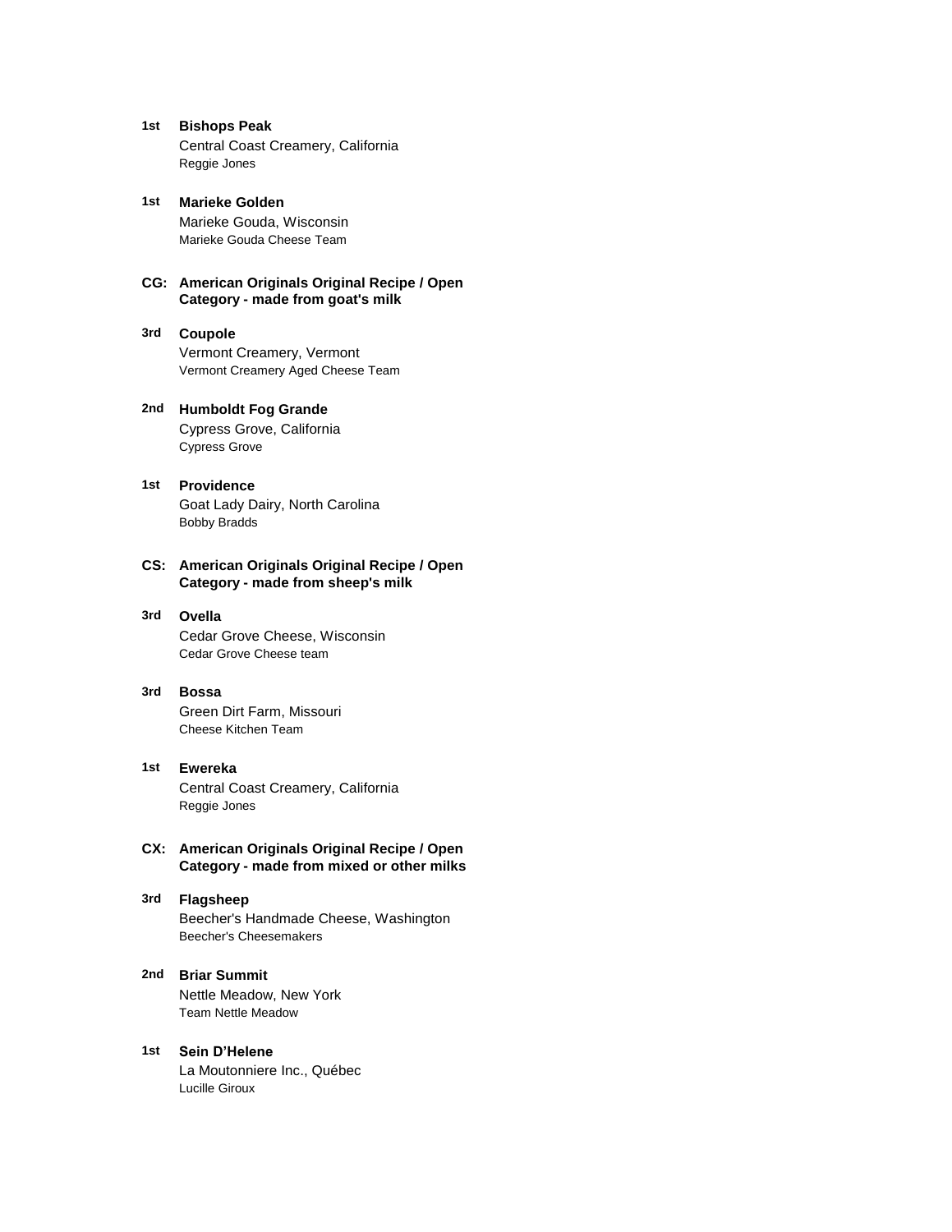# **J. LOW FAT / LOW SALT CHEESES**

**JL: Fat Free and Low Fat cheeses - all milks**

#### **3rd Low Fat Cheddar**

Maple Leaf Cheesemakers, Inc., Wisconsin Maple Leaf Cheesemaking Team

# **JR: Light/Lite and Reduced Fat cheeses - all milks**

#### **3rd Mabel**

Maple Leaf Cheesemakers, Inc., Wisconsin Maple Leaf Cheesemaking Team

#### **2nd Zurigo** Fromages CDA Inc, Québec FRITZ KAISER

# **2nd Reduced Fat Gouda** Maple Leaf Cheesemakers, Inc., Wisconsin Maple Leaf Cheesemaking Team

# **1st Odyssey Reduced Fat Feta** Klondike Cheese Co., Wisconsin Steve Webster

# **K. FLAVORED CHEESES**

Cheeses, butters, and cultured dairy products with flavor added

#### **KA: Fresh Unripened Cheese with Flavor Added - all milks**

#### **3rd Apricot Honey Fromage Blanc** Face Rock Creamery, Oregon Brad Sinko

- **2nd Truffle Adelisca** Couet Farm & Fromagerie LLC, Massachusetts Marie-Laure Couet
- **1st Fran de Maquis** Couet Farm & Fromagerie LLC, Massachusetts Marie-Laure Couet
- **KL: Cheese Curds with Flavor Added all milks**
- **3rd Pizza Curds** Cedar Grove Cheese, Wisconsin Cedar Grove Cheese Team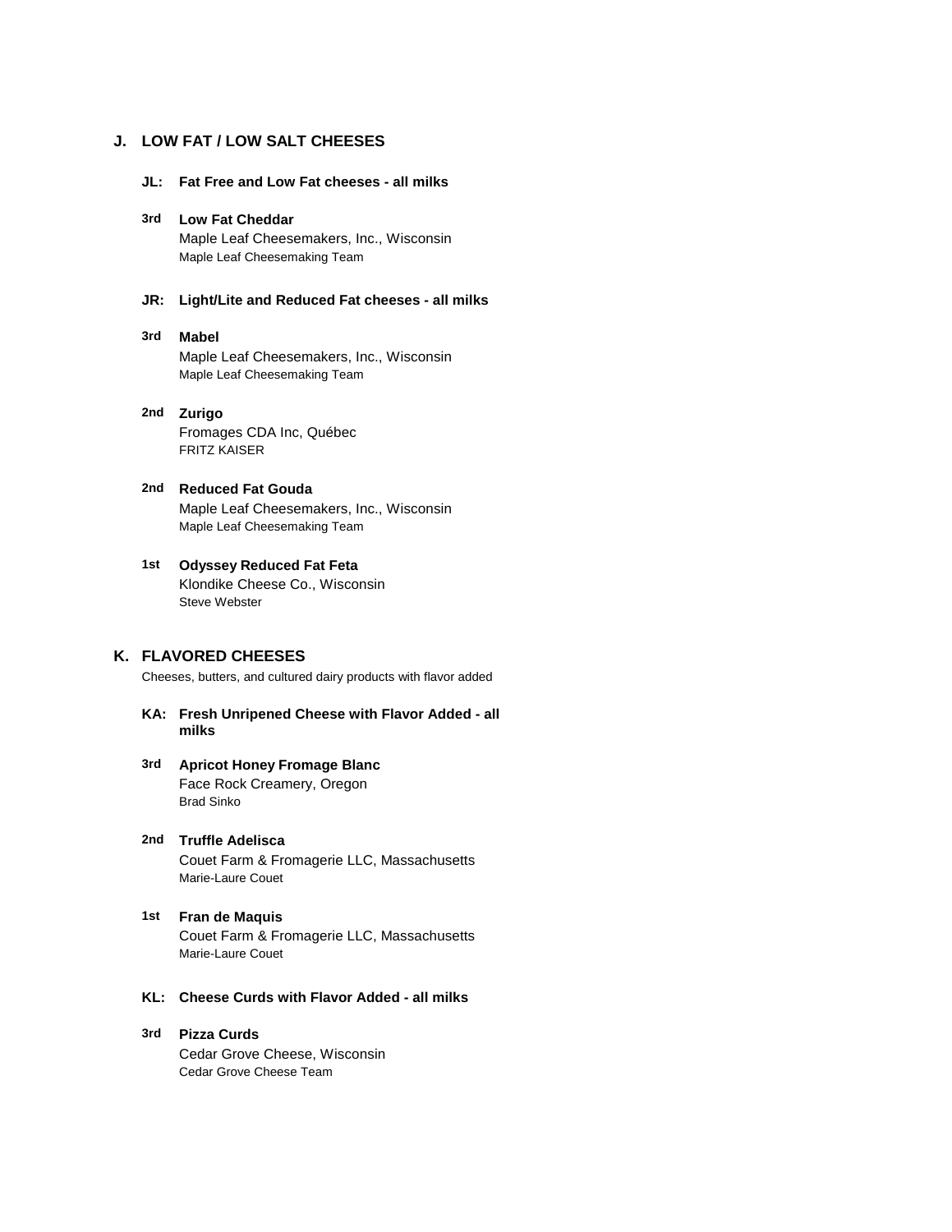- **3rd In Your Face Spicy 3 Pepper Curds** Face Rock Creamery, Oregon Brad Sinko
- **2nd Garlic Dill Cheese Curds** Hemme Brothers Creamery, Missouri Nathan P. Hemme
- **1st Buffalo Wing Cheese Curd** Arena Cheese Inc., Wisconsin William Hanson
- **KB: Soft-Ripened with Flavor Added all milks**

# **3rd Lady Laurier d'Arthabaska** Saputo dairy Products Canada G.P., Québec Fromagerie Alexis De Portneuf

- **2nd Sappy Ewe** Nettle Meadow, New York Sheila Flanagan, Sal Speights
- **1st Alouette Black Truffle Petite Brie** Savencia Cheese USA, Illinois Team Lena

## **KD: International-Style with Flavor Added - all milks**

- **3rd Dill Havarti** Klondike Cheese Co., Wisconsin Ron Bechtolt
- **3rd Black Truffle Casiago** Nicolau Farms, Inc., California Walter Nicoalu, III
- **2nd Twin Sisters Farmhouse with Whole Peppercorns** Twin Sisters Creamery, Washington Lindsay and Jeff Slevin
- **2nd Pepito tm** Yellow Springs Farm LLC, Pennsylvania Al and Catherine Renzi
- **1st Cumin Gouda** Oakdale Cheese & Specialties, California John Bulk
- **1st Kidders** Tumino Cheese Company, New York Tumino Cheese Company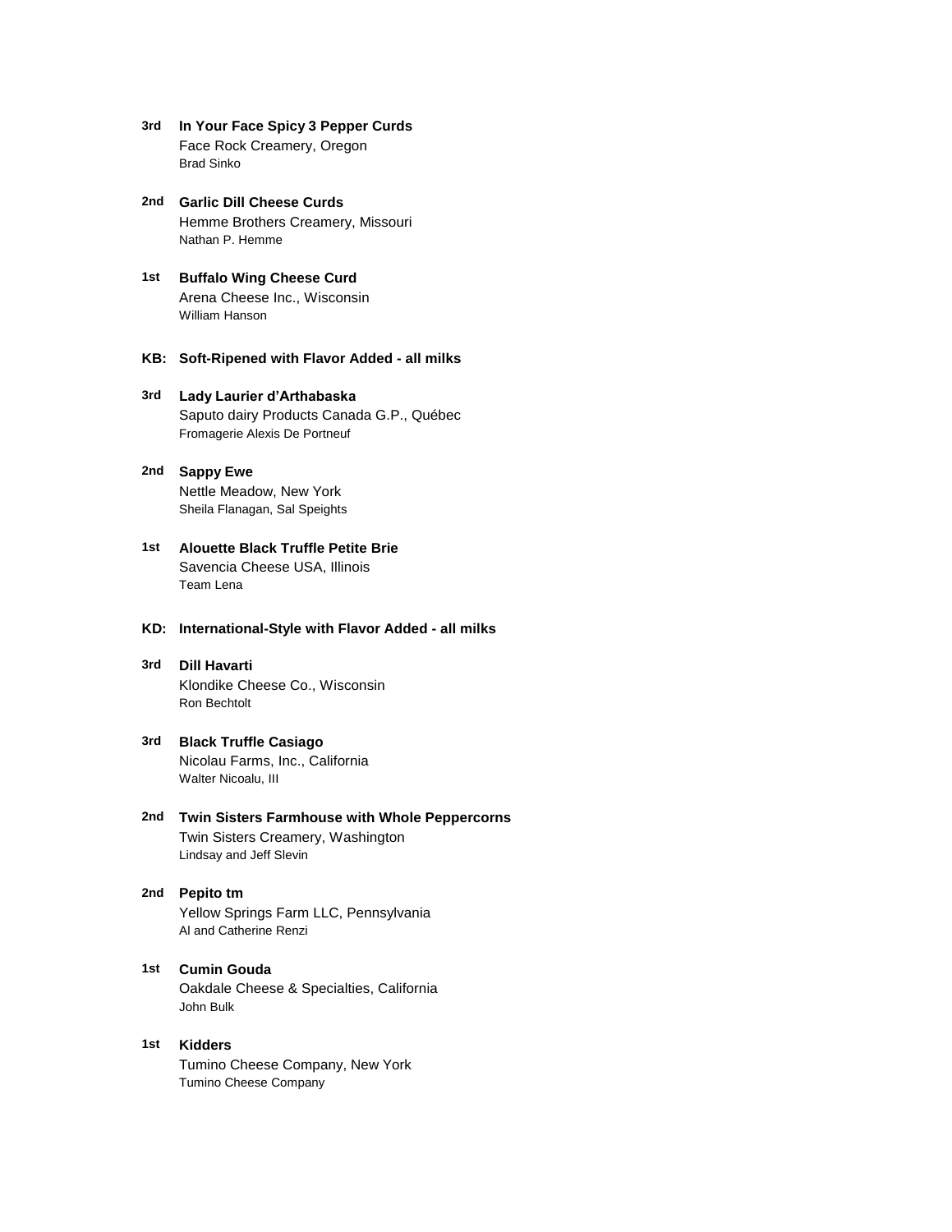- **KE: Cheddar with Flavor Added all milks**
- **3rd Marco Polo Reserve** Beecher's Handmade Cheese, Washington Beecher's Cheesemakers
- **2nd Peppercorn Cheddar** High Country Creamery, Maryland Brandon Kling, Courtney Covell
- **1st Sparky's Fury** High Country Creamery, Maryland Brandon Kling, Courtney Covell
- **KF: Farmstead Cheese with Flavor Added (must conform to all guidelines in Category M) - all milks**
- **3rd Foggy Morning with Garlic and Basil** Nicasio Valley Cheese Co., California Aaron Langdon
- **2nd Hopscotch** Fiscalini Cheese Co., California Mariano Gonzalez
- **1st Claire's Mandell Hill** Ruggles Hill Creamery, Massachusetts Tricia Smith
- **KG: Hispanic-Style with Flavor Added all milks**
- **3rd Don Froylan Queso Botanero Cilantro y Jalapeno** Ochoa's Queseria, Oregon Francisco Ochoa
- **3rd Chipotle Queso Blanco** University of Connecticut Department of Animal Science Creamery, Connecticut UConn Creamery Team
- **3rd Green Chile Queso Blanco** University of Connecticut Department of Animal Science Creamery, Connecticut UConn Creamery Team
- **2nd Para freir with Jalapeno** Karoun Dairies Inc, California Jaime Graca
- **2nd Queso Chihuahua with Jalapeno Peppers** V&V Supremo Foods, Wisconsin Team Chula Vista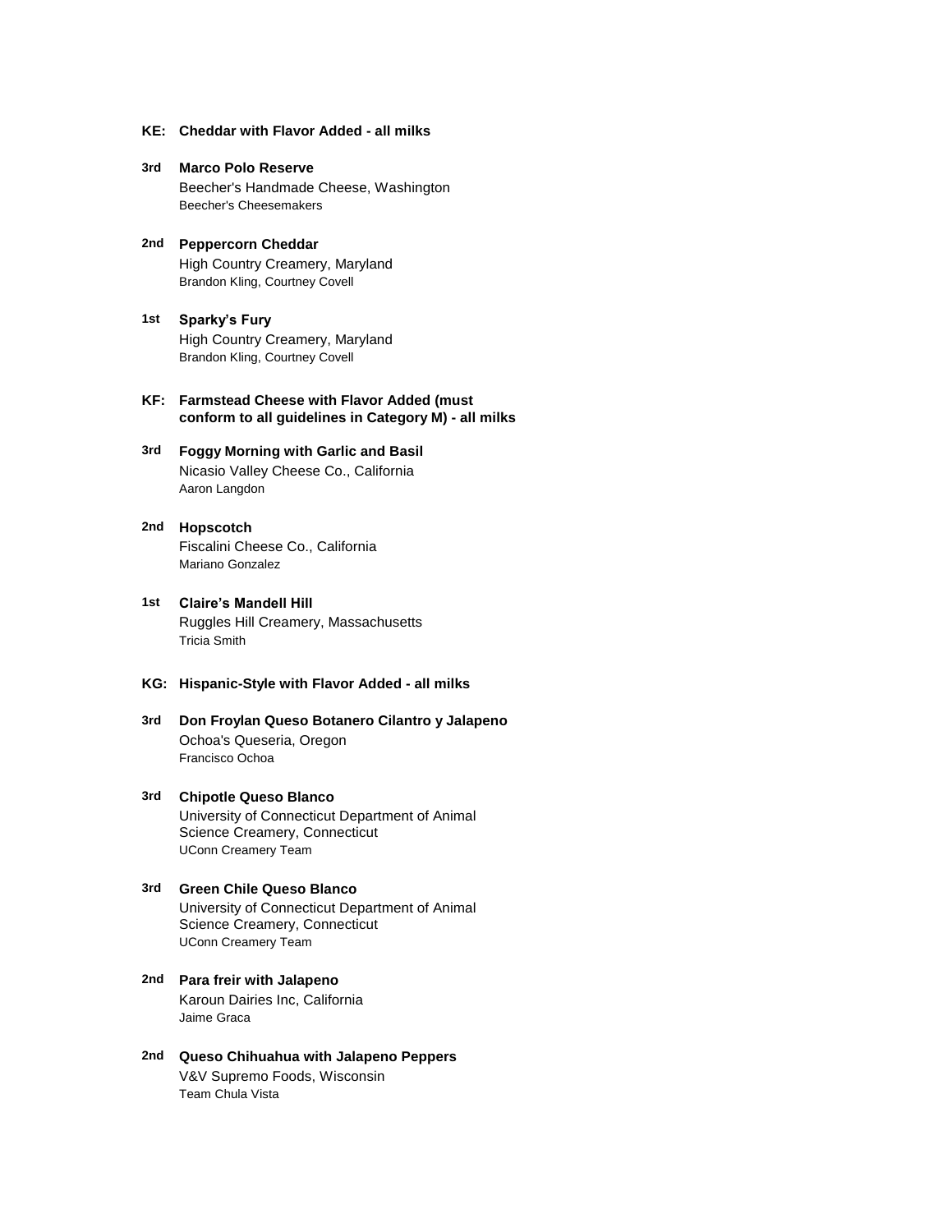- **1st Menonina Jalapeño** Mozzarella Company, Texas Mauricio Travesi
- **KI: Feta with Flavor Added all milks**
- **3rd Odyssey Mediterranean Feta** Klondike Cheese Co., Wisconsin Luke Buholzer
- **2nd Odyssey Peppercorn Feta** Klondike Cheese Co., Wisconsin Steve Buholzer
- **1st Odyssey Tomato & Basil Feta** Klondike Cheese Co., Wisconsin Steve Webster
- **KJ: Reduced Fat Cheese with Flavor Added all milks**

# **3rd Pesto Farmers Cheese**

Renard's Rosewood Dairy, Inc., Wisconsin Chris Renard

- **2nd Coach Farm Reduced Fat Fresh Goat Cheese with**  Coach Farm, New York **Pepper** Team Coach Farm
- **1st Odyssey Reduced Fat Peppercorn Feta** Klondike Cheese Co., Wisconsin Luke Buholzer
- **1st Odyssey Reduced Fat Tomato & Basil Feta** Klondike Cheese Co., Wisconsin Steve Buholzer
- **KK: Rubbed-Rind Cheese with added flavor ingredients rubbed or applied on the exterior surface of the cheese only - all milks**
- **3rd cowboy coffee** Goat Rodeo Farm & Dairy, Pennsylvania kelly harding & mat rychorcewicz
- **2nd Promontory with Kendall Jackson Stature Cabernet**  Beehive Cheese Company LLC, Utah **Sauvignon Must** Warren Buchanan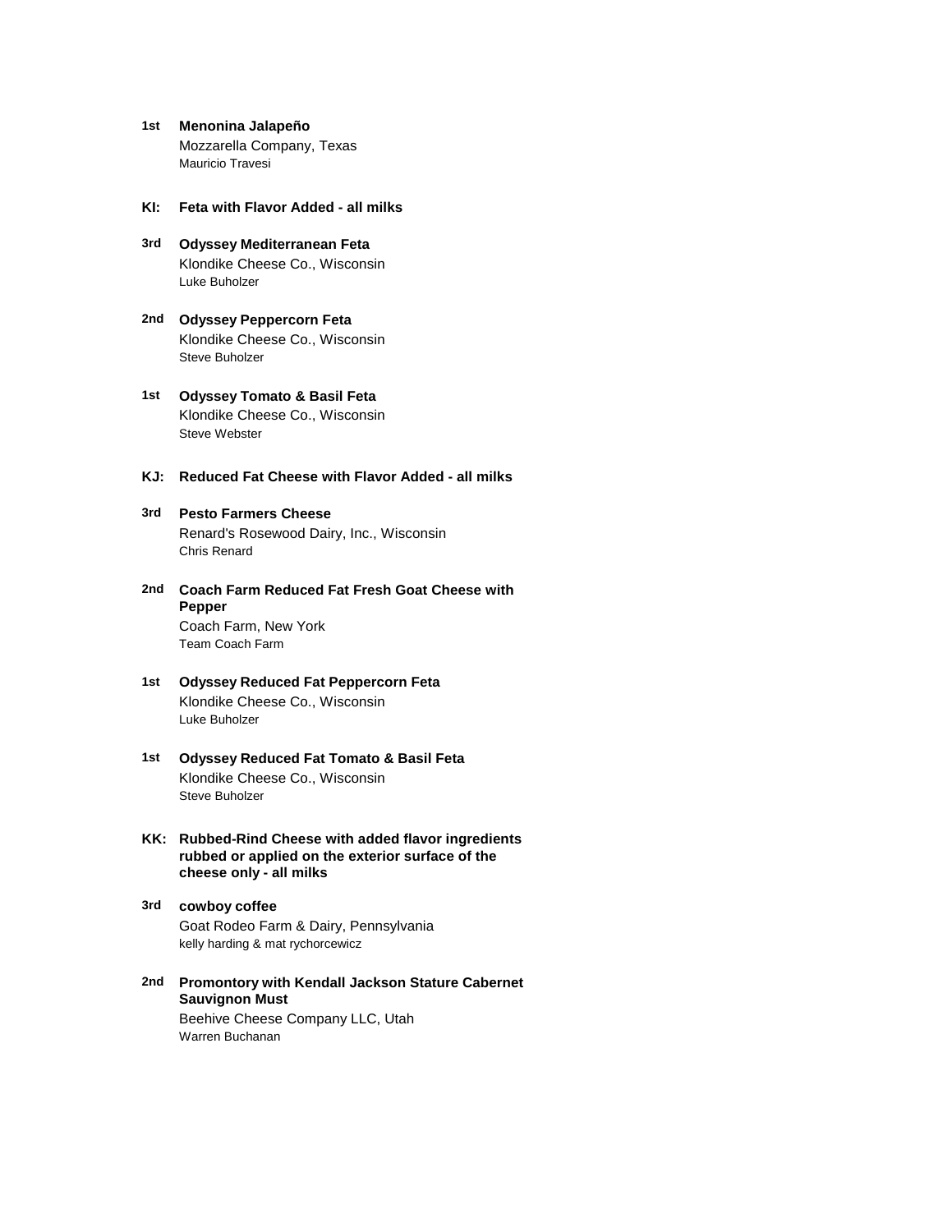**1st Calderwood** Cellars at Jasper Hill, Vermont Mateo Kehler

#### **1st Cella** Mozzarella Company, Texas Mozzarella Company

#### **KM: Monterey Jack with Flavor Added - all milks**

#### **3rd Ghost Pepper Jack**

Ellsworth Cooperative Creamery, Comstock Division, Wisconsin Team Comstock

**2nd Bothwell Jalapeño Monterey Jack** Bothwell Cheese, Manitoba Bothwell Cheese

# **1st Jack the Reaper** Maple Leaf Cheesemakers, Inc., Wisconsin Maple Leaf Cheesemaking Team

- **KN: Fresh Goat Cheese with Flavor Added 100% goat's milk**
- **3rd PsycheDillic** Cypress Grove, California Cypress Grove
- **3rd Idyll Pastures with garlic and herbs** Idyll Farms llc, Michigan Team Idyll
- **3rd Fresh Goat Cheese Honey** Montchevre-Betin, Inc., Wisconsin Aurelien Jolly
- **2nd Fresh Goat Cheese Peppadew** Montchevre-Betin, Inc., Wisconsin Aurelien Jolly
- **1st Chevre with Basil Pesto** Goats and Gourmets, New York Regina Bryant
- **KO: Sheep Cheese with Flavor Added 100% sheep's milk**
- **3rd Fresh Rosemary** Green Dirt Farm, Missouri Cheese Kitchen Team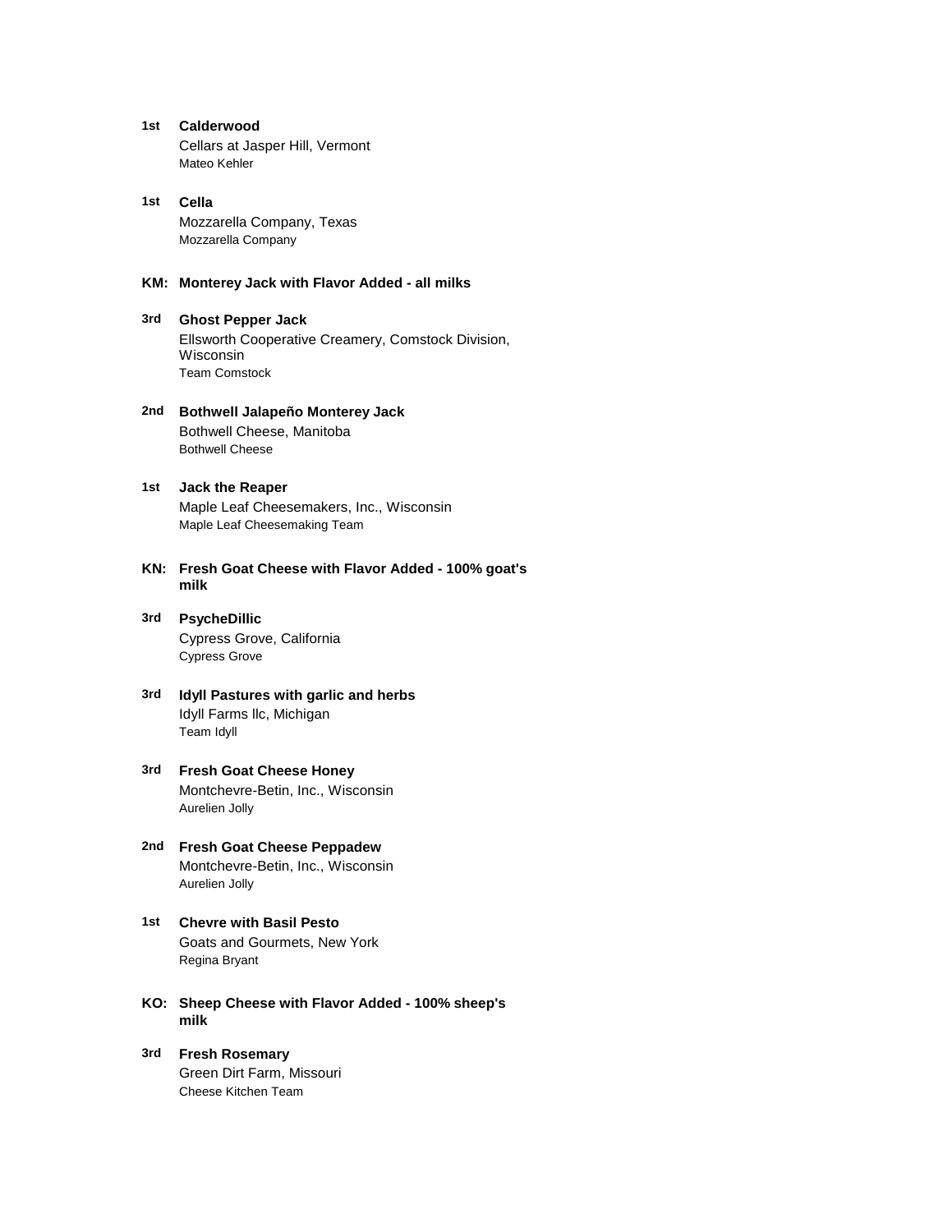- **2nd Fresh Garlic Peppercorn** Green Dirt Farm, Missouri Cheese Kitchen Team
- **1st Pepato** Bellwether Farms, California Liam
- **KQ: Yogurt and Cultured Products with Flavor Added (Set yogurts, Greek-style, dips, etc.) - all milks**
- **3rd Water Buffalo Yogurt Blackberry** Annabella, Antioquia Tim Imbriaco
- **2nd Water Buffalo Yogurt Strawberry** Annabella, Antioquia Tim Imbriaco
- **1st Odyssey Pomegranate Acai Greek Yogurt** Klondike Cheese Co., Wisconsin Justin Lowery
- **KV: Yogurt and Cultured Products with Flavor Added (Drinkable, pourable, smoothie, etc.) - all milks**
- **3rd Pina Colada Drinkable Yogurt** Marquez Brothers International, Inc., California Pina Colada Drinkable Yogurt
- **2nd Peach Drinkable Yogurt** Marquez Brothers International, Inc., California Peach Drinkable Yogurt
- **1st Yo-Goat, Mango Peach** Coach Farm, New York Team Coach Farm
- **KR: Butter with Flavor Added all milks**
- **3rd Garlic Butter** Shatto Milk Company, Missouri Debra La Fleur
- **2nd Maplewood Smoked Amish Roll Butter** Minerva Dairy, Ohio Minerva Butter Team
- **1st Herbed Rose Butter** Cherry Valley Dairy, Washington Blain Hages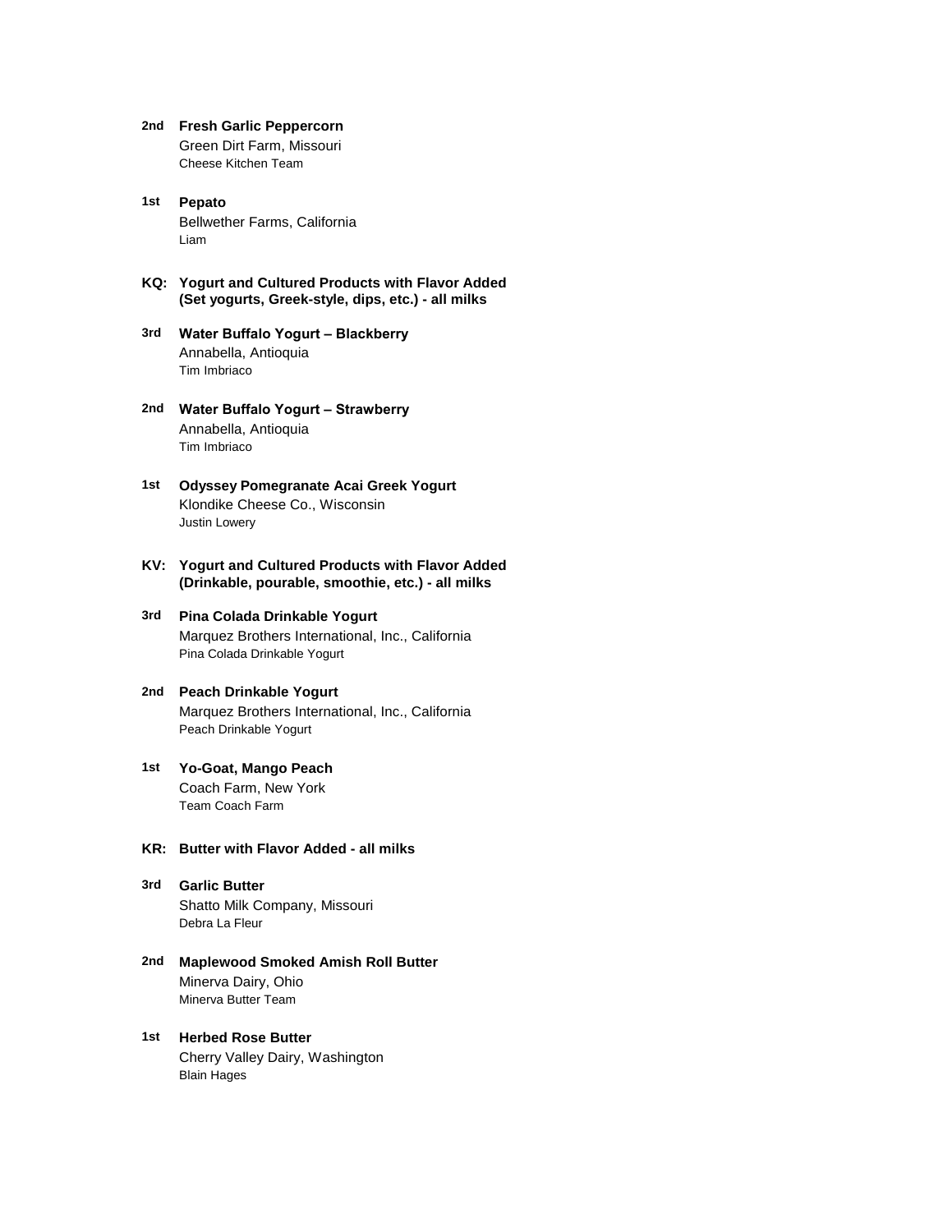- **KS: Cold Pack Cheese and Spreads with Flavor Added with a maximum moisture of 42% - all milks**
- **3rd The Fork Pimento Cheese** Point Reyes Farmstead Cheese Company, California Kuba Hemmerling
- **2nd Three Cheese Sun Dried Tomato Spread** Key Ingredient Market, Wisconsin Matthew and Christine
- **1st White Truffle Cheddar Spread** Key Ingredient Market, Wisconsin Matthew and Christine
- **KC: Open Category Cheeses with Flavor Added all milks and mixed milks**
- **3rd Blackstone** Bellwether Farms, California Liam Callahan
- **2nd BelGioioso Black Truffle Burrata** BelGioioso Cheese Inc., Wisconsin Bryan Springborn
- **1st Hops** Tulip Tree Creamery, Indiana Fons Smits

# **L. SMOKED CHEESES**

- **LM: Smoked Italian Styles (Mozzarella, Scamorza, Bocconcini, Ovalini, etc.) - all milks**
- **3rd Smoked Scamorza** Ferndale farmstead creamery, Washington Ferndale Farmstead Team
- **2nd Double Oven Smoked Mozzarella** Global Foods International Inc, Illinois Global Foods International Inc
- **1st Smoked Mozzarella rBST Free** Rumiano Cheese Company, California Dairy Farmers of America
- **LD: Smoked Cheddars all milks**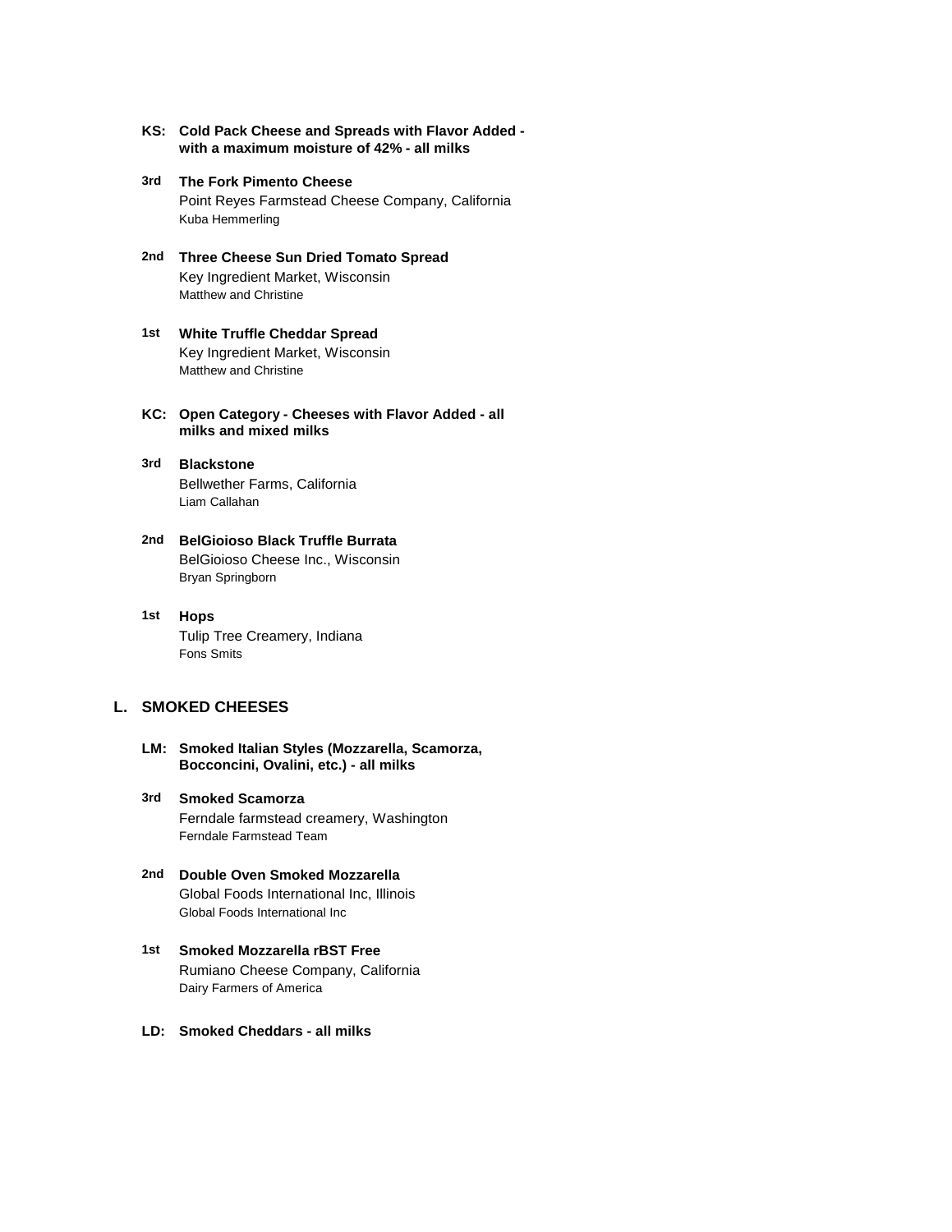- **3rd Appletree Smoked Cheddar** COWS CREAMERY, Prince Edward Island COWS CREAMERY
- **2nd Smokey Cheddar** Face Rock Creamery, Oregon Brad Sinko
- **1st Smoked Aged Cheddar** Maple Leaf Cheesemakers, Inc., Wisconsin Maple Leaf Cheesemaking Team
- **LC: Open Category Smoked Cheeses made from cow's milk**
- **3rd Marieke Gouda Smoked** Marieke Gouda, Wisconsin Marieke Gouda Cheese Team
- **3rd Organic Smokey Blue Cheese** Rogue Creamery, Oregon RC Blue Production Team
- **2nd Smoked AmaBlu Blue Cheese** Prairie Farms-Caves of Faribault, Minnesota Caves of Faribault Team
- **LG: Open Category Smoked Cheeses made from goat's milk**
- **3rd Smokey Mountain Round** Goat Lady Dairy, North Carolina Carrie & Bobby Bradds
- **2nd Applewood Smoke Chevre** Haystack Mountain Creamery, Colorado Jackie Chang
- **LX: Open Category Smoked Cheeses made from mixed, or other milks**
- **3rd Smoked Faarko** Cedar Grove Cheese, Wisconsin Cedar Grove Cheese Team

# **N. GOAT'S MILK CHEESES**

Open to all shapes and styles of goat's milk cheeses based on age at time of Judging & Competition

**NO: Fresh Rindless Goat's Milk Cheese Aged 0 to 30 days (black ash coating permitted)**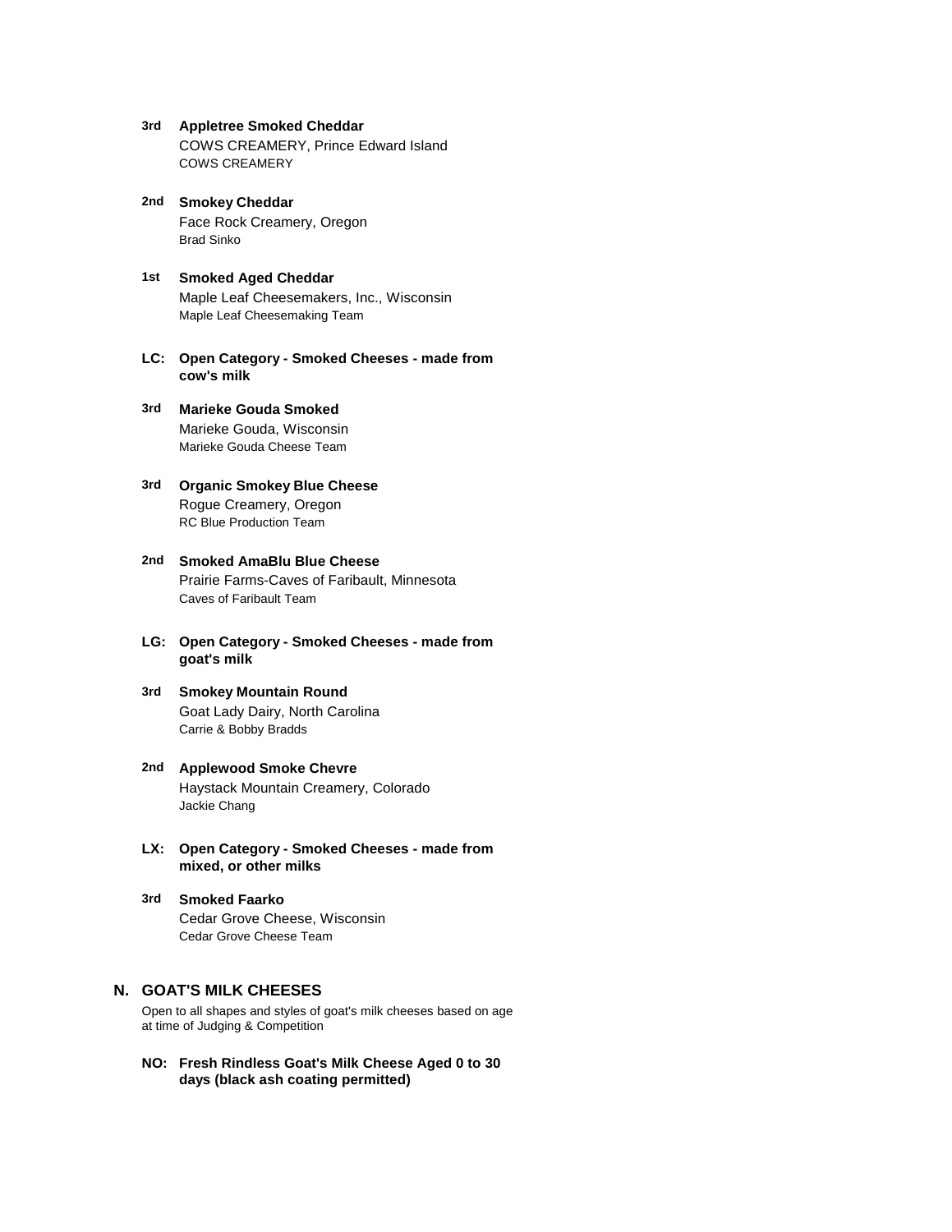- **3rd Plain Capri** Westfield Farm, Massachusetts Russell Hannula
- **2nd Woolwich Dairy Goat Milk Mozzarella** Saputo dairy Products Canada G.P., Ontario Woolwich Dairy
- **1st Chevre** Pure Luck Farm and Dairy, Texas Amelia Sweethardt
- **NS: Fresh Goat's Milk Cheese Aged 0 to 30 days (handshaped, formed or molded into pyramid, disc, drum, crottin, basket or other shape)**

#### **3rd Sofia**

Capriole, Indiana Capriole Team

#### **3rd Idyll Gris 3 pound** Idyll Farms llc, Michigan

Team Idyll

**2nd Ellie's Cloudy Down** Ruggles Hill Creamery, Massachusetts Tricia Smith

# **1st 1916**

Wegmans Food Markets, Vermont Vermont Creamery

# **NT: Goat's Milk Cheese Aged 31 to 60 days**

#### **3rd Brothers' Walk**

Ruggles Hill Creamery, Massachusetts Tricia Smith

- **2nd Bloomsdale** Baetje Farms LLC, Missouri The Baetje Farms Team
- **1st Le Cendrillon** Saputo dairy Products Canada G.P., Québec Fromagerie Alexis De Portneuf
- **NU: Goat's Milk Cheese Aged Over 60 days**
- **3rd Sartori Limited Edition Extra-Aged Goat** Sartori Company, Wisconsin Pam Hodgson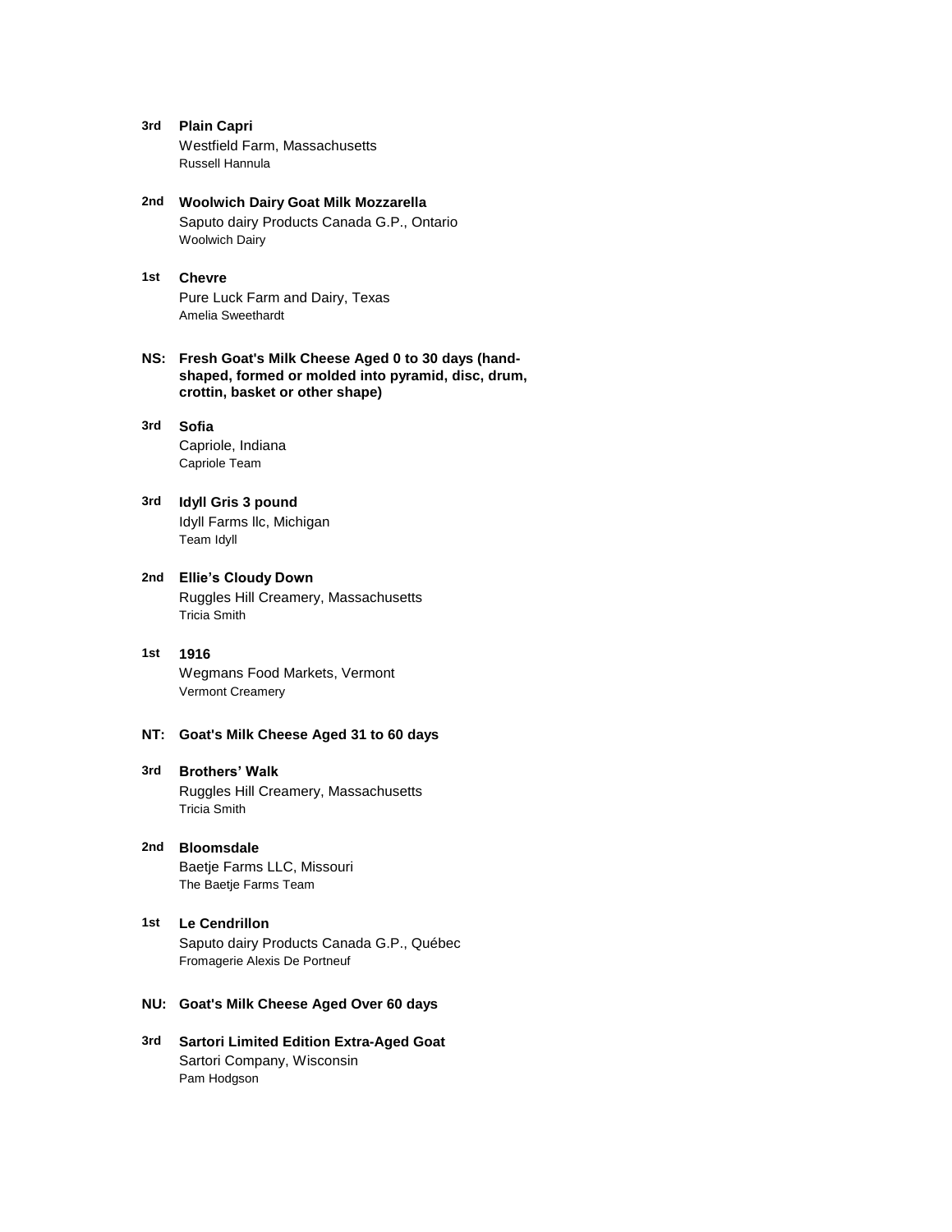- **2nd Ode to Joy** Ruggles Hill Creamery, Massachusetts Tricia Smith
- **1st Merry Goat Round Spruce Reserve** FireFly Farms, Maryland Dan Porter

# **O. SHEEP'S MILK CHEESES**

Open to all shapes and styles of sheep's milk cheeses based on age at time of Judging & Competition

- **OO: Fresh Rindless Sheep's Milk Cheese Aged 0 to 30 days**
- **3rd Fresh Plain** Green Dirt Farm, Missouri Cheese Kitchen Team

# **2nd Brebis**

Blackberry Farm, Tennessee Chris Osborne

**1st Petit Nuage** Landmark Creamery, Wisconsin Landmark Creamery

# **OT: Sheep's Milk Cheese Aged 31 to 60 days**

#### **3rd L'Allegretto**

Fromages CDA Inc, Québec Fromagerie La vache à Maillotte

**2nd Dirt Lover** Green Dirt Farm, Missouri Cheese Kitchen Team

#### **2nd Shepherds Manor Dottie Tomme** Shepherds Manor Creamery, Maryland Colleen Histon

#### **1st Magnolia**

Blackberry Farm, Tennessee Chris Osborne

# **OU: Sheep's Milk Cheese Aged Over 60 days**

#### **3rd Sheep Sheep**

Beecher's Handmade Cheese, Washington Beecher's Cheesemakers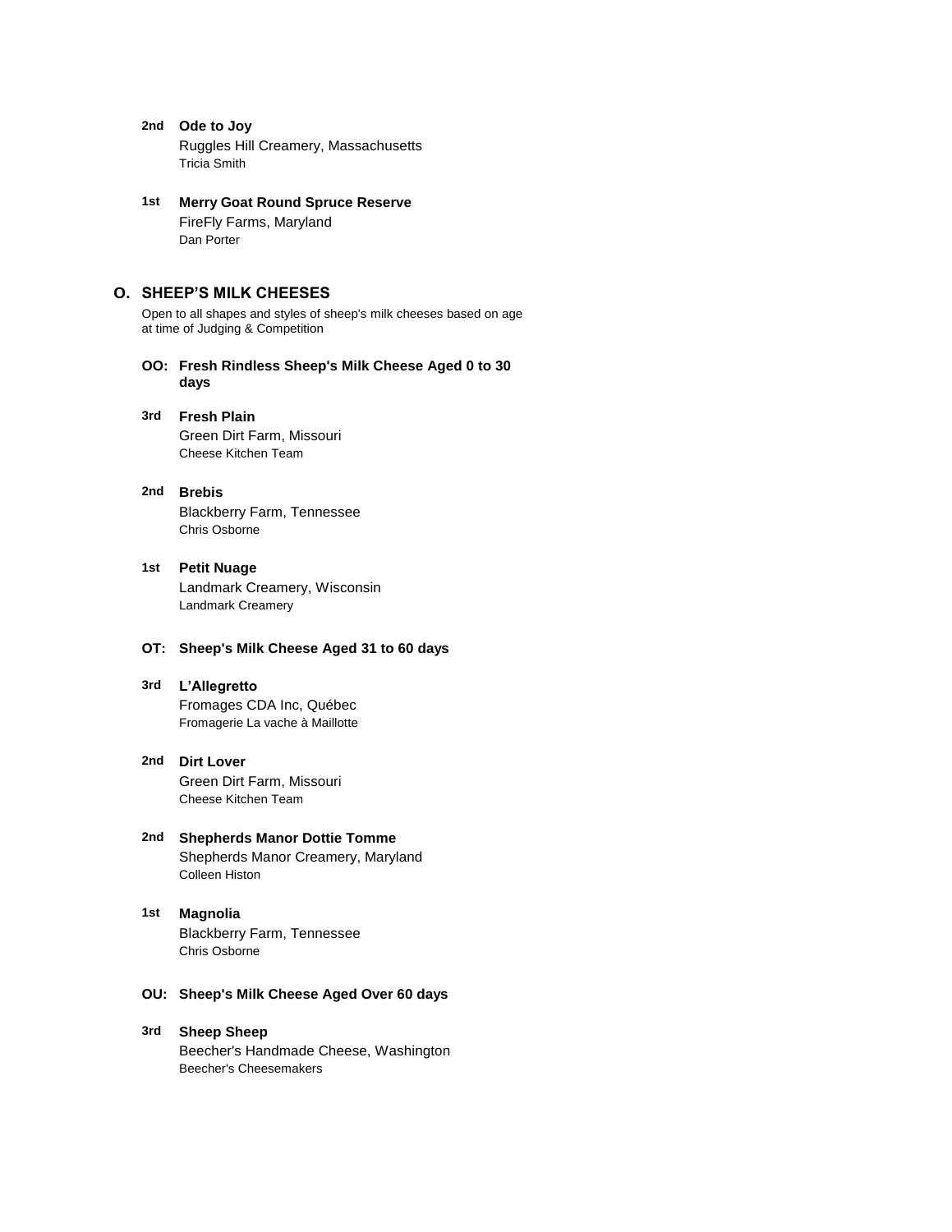- **3rd San Andreas** Bellwether Farms, California Liam Callahan
- **2nd Harbinger** Tucker Family Farm, Montana Stig Hansen
- **1st Ewenique** Central Coast Creamery, California Reggie Jones

# **P. MARINATED CHEESES**

Cheeses marinated in oil, vinegar, wine, spirits and liqueur, etc., including additional ingredients

- **PC: Cheeses Marinated in Liquids and Ingredients made from cow's milk**
- **3rd La Bottega di BelGioioso Artigiano Aged Balsamic**  BelGioioso Cheese Inc., Wisconsin **& Cipolline Onion** Davide Toffolon
- **3rd Summertime Blues Blues and Brews Series** Prairie Farms-Caves of Faribault, Minnesota Caves of Faribault Team
- **2nd Marinated Fresh Mozzarella** Crave Brothers Farmstead Cheese, LLC, Wisconsin Crave Cheese Team
- **1st Marinated Labneh** Brush Creek Creamery, Idaho Brian & Rebeccah Salmeri
- **1st Roasted Garlic Labneh** Brush Creek Creamery, Idaho Brian and Rebeccah Salmeri
- **PG: Cheeses Marinated in Liquids and Ingredients made from goat's milk**
- **3rd CHEVOO: Tupelo Honey & Lime** CHEVOO, California Gerard Tuck
- **2nd Herb Cabecou 3.5 lbs** Laura Chenel's Chevre, California Laura Chenel's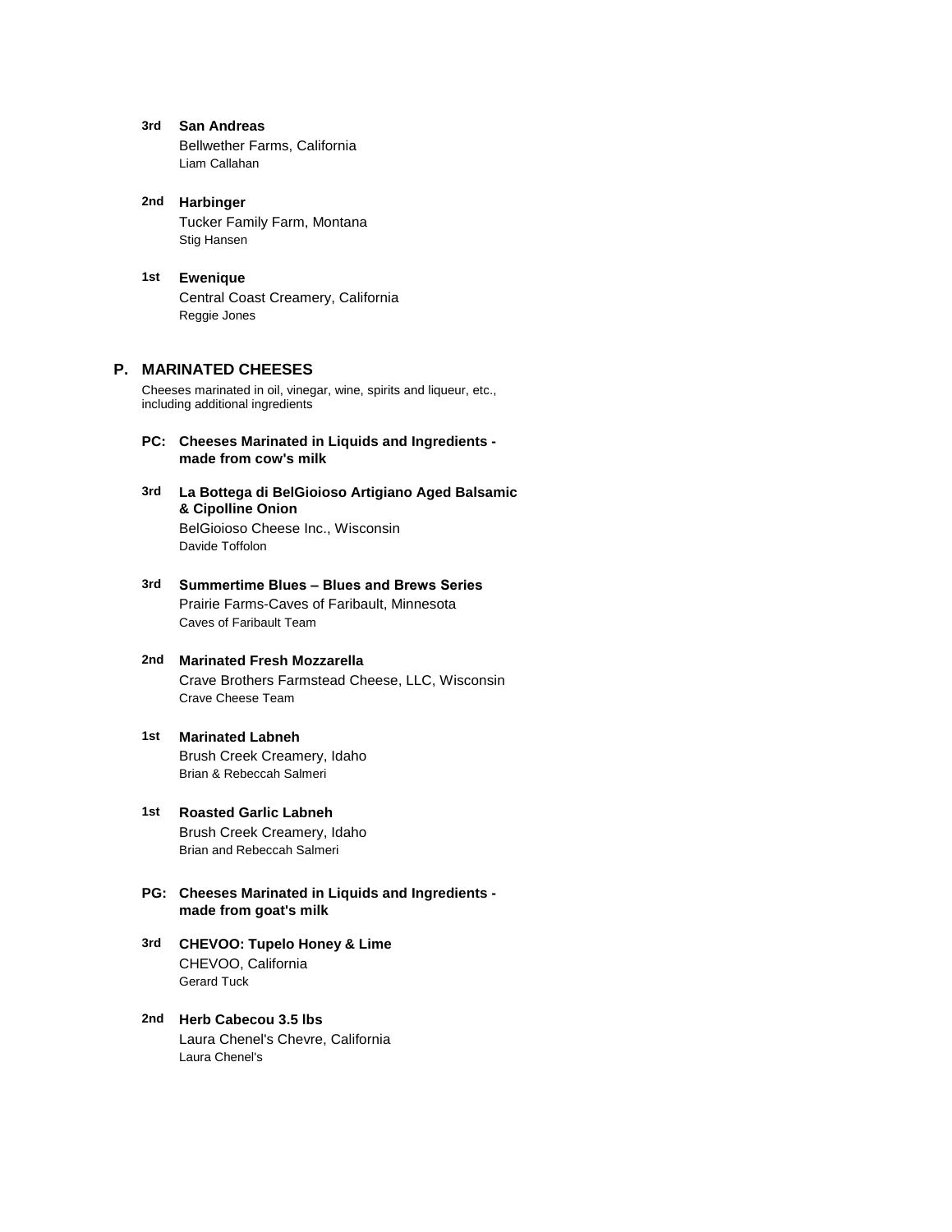# **S. CHEESE SPREADS**

Spreads produced by grinding and mixing, without the aid of heat and/or emulsifying salts, one or more natural cheeses

- **SC: Open Category Cold Pack Style with a maximum moisture of 42% - all milks**
- **3rd Oh-La-La! Fresh Spreadable Goat Cheese** Montchevre-Betin, Inc., Wisconsin Jean Rossard
- **3rd Chunky Bleu Cold Pack Cheese Food** Pine River Pre-Pack, Inc, Wisconsin Phil Lindemann
- **2nd Black Diamond Extra Sharp Cheddar Spreadable**  Lactalis American Group, Wisconsin **Cheese**

Dave Zielazowski

**1st** WIDMER'S CHEESE CELLARS, Inc., Wisconsin **Traditional Washed Rind Brick Cheese Spread (Cold Pack)** Widmer's Cheese Cellars Team

# **T. WASHED RIND CHEESES**

Cheeses with a rind or crust washed in salted brine, whey, beer, wine, other alcohol, or grape lees that exhibit an obvious, smeared or sticky rind and/or crust - Alsatian Munster, Chimay, Epoisses, Italico, Langres, Limburger, Pont L'Eveque, Robiola, St. Nectaire, Taleggio, Vacherin Mont d'Or, Raclette, Appenzeller, Vigneronsstyle, Alpine-style, or Monastery-style

- **TB: Soft-Ripened Washed Rind high moisture over 42% - all milks**
- **3rd Willoughby** Cellars at Jasper Hill, Vermont Mateo Kehler
- **2nd Bon Secret** Atalanta Corporation/Quality Cheese Inc., Ontario Dan Patel

#### **1st La Sauvagine**

Saputo dairy Products Canada G.P., Québec Fromagerie Alexis De Portneuf

#### **TR: Raclette-style - Aged over 45 days - all milks**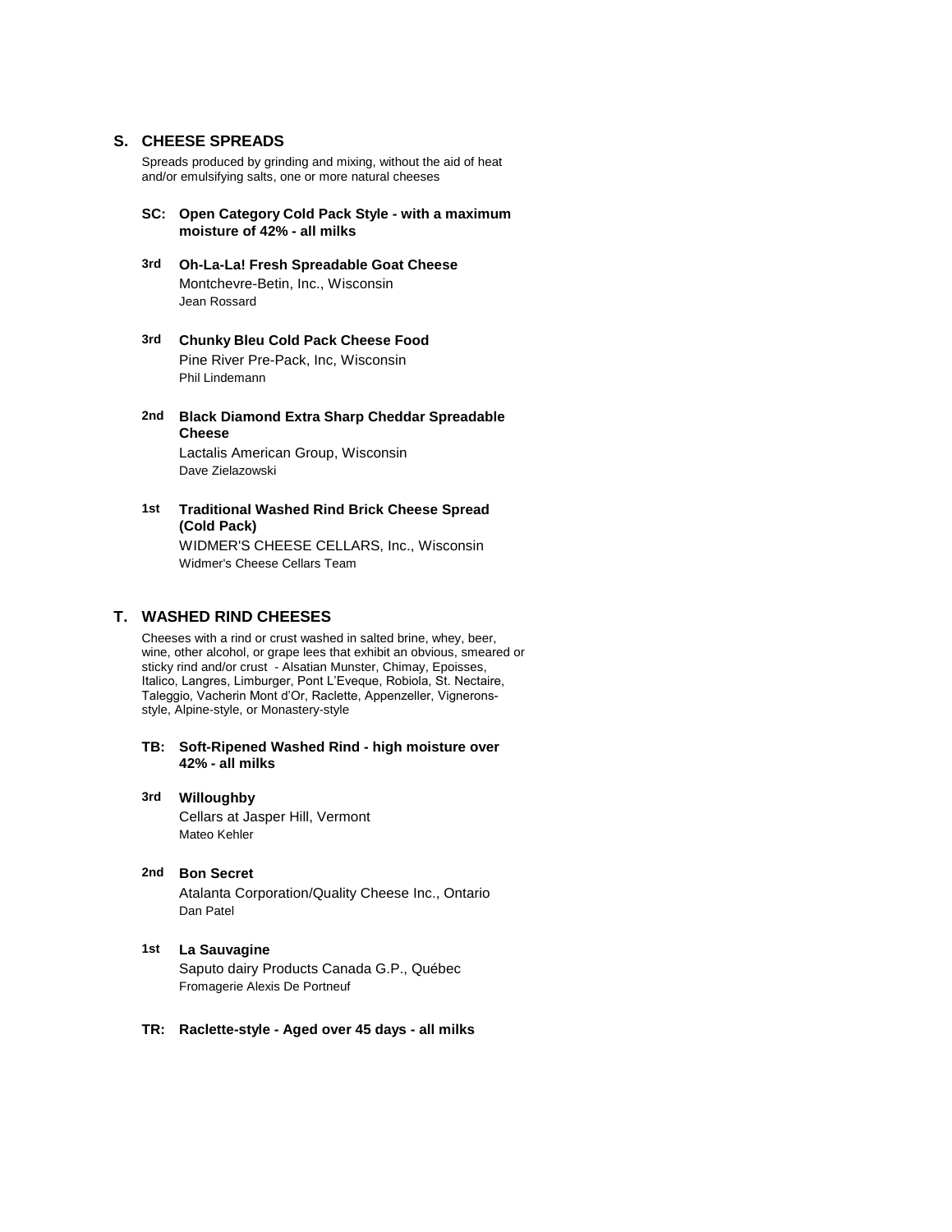**3rd Cantonnier Cheese**

Saputo dairy Products Canada G.P., Québec Fromagerie Alexis De Portneuf

**2nd Snowmass Raclette** Haystack Mountain Creamery, Colorado Jackie Chang

#### **1st Reading**

Farms For City Kids Foundation/Spring Brook Farm, Vermont Spring Brook Farm Team

#### **1st LaClare Farms Grevalon**

LaClare Family Creamery, Wisconsin Affinuer David Rogers, Cheesemaker Jennifer Kutz and Team LaClare

### **TC: Open Category - Washed Rind Cheeses Aged more than 60 days - up to 42% moisture - cow's milk**

#### **3rd Roth Organic Grand Cru Reserve Wheel** Emmi Roth, Wisconsin Team Emmi Roth

#### **2nd Ashbrook**

Farms For City Kids Foundation/Spring Brook Farm, Vermont Spring Brook Farm Team

#### **2nd Pleasant Ridge Reserve**

Uplands Cheese, Wisconsin Uplands Cheese

- **1st Roth Cellars Pavino Cheese Wheel** Emmi Roth, Wisconsin Team Emmi Roth
- **TG: Open Category Washed Rind Cheeses Aged more than 60 days - up to 42% moisture - goat's milk**
- **3rd Cabra LaMancha** FireFly Farms, Maryland Dan Porter
- **2nd Bamboozle** Goat Rodeo Farm & Dairy, Pennsylvania kelly harding & mat rychorcewicz
- **1st Slyboro** Consider Bardwell Farm, Vermont Leslie Goff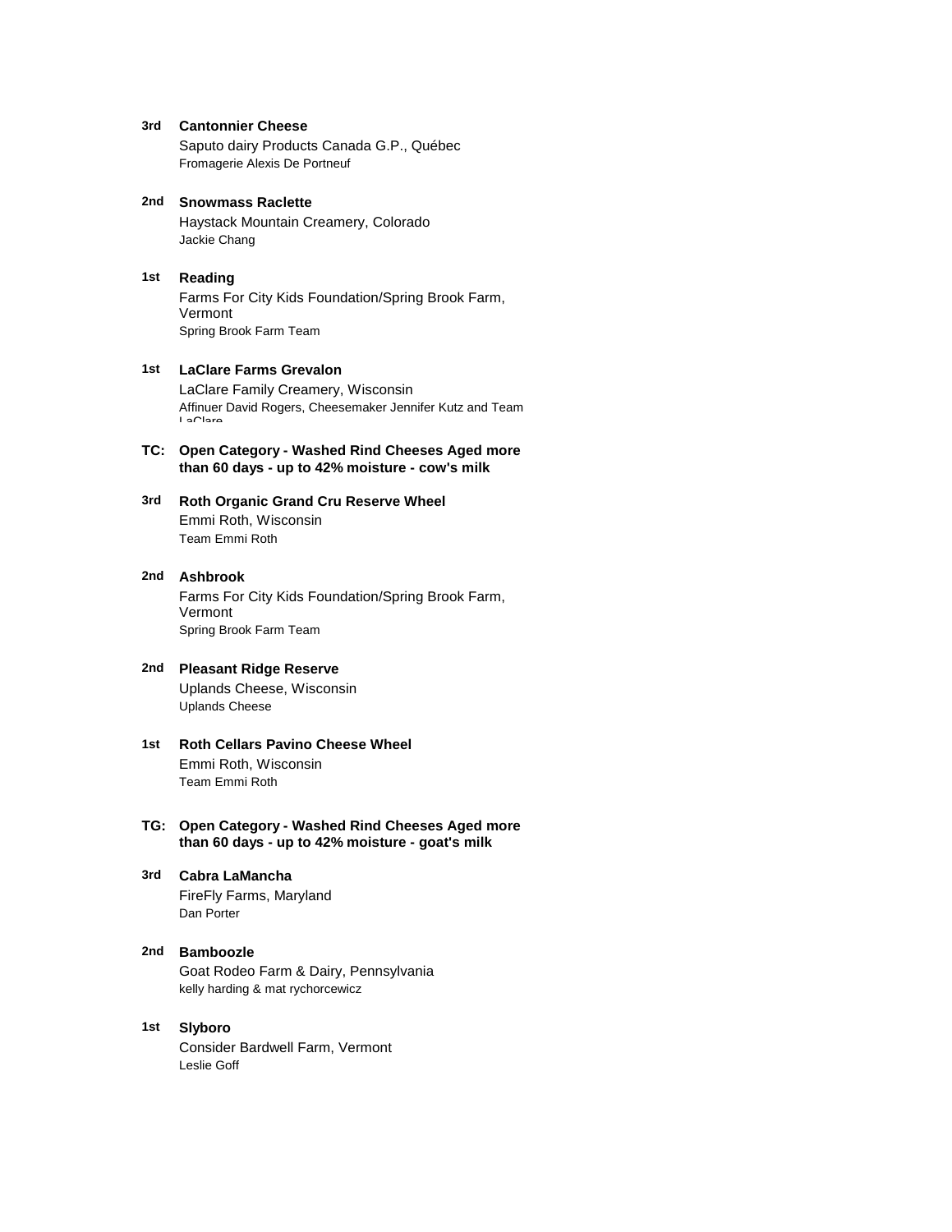- **TS: Open Category Washed Rind Cheeses Aged more than 60 days - up to 42% moisture - made from sheep's milk**
- **3rd** Hidden Springs Creamery, Wisconsin **Timber Coulee Reserve** Brenda Jensen
- **2nd Bear Hill** Grafton Village Cheese, Vermont Grafton Village Cheesemakers
- **TX: Open Category Washed Rind Cheeses Aged more than 60 days - up to 42% moisture - made from mixed, or other milks**
- **3rd Lenberg Farms Classic Reserve by Celebrity, Zoey** Atalanta Corporation/Mariposa Dairy, Ontario Pieter vanOudenaren

#### **2nd Meadow Melody Reserve** Hidden Springs Creamery, Wisconsin Brenda Jensen

**2nd Atika** Tomales Farmstead Creamery, California Ashley Coffey

# **1st Aux Arcs** Green Dirt Farm, Missouri Cheese Kitchen Team

# **M. FARMSTEAD CHEESES**

Limited to cheeses and fermented milk products made with milk from herds on the farm where the cheeses are produced

- **MA: Farmstead Category Aged less than 60 days all milks**
- **3rd Karlie's Gratitude** Arethusa Farm Dairy, Connecticut Matt Benham
- **2nd Camembert** Arethusa Farm Dairy, Connecticut Matt Benham
- **MC: Farmstead Category Aged 60 days or more 39% or higher moisture - made from cow's milk**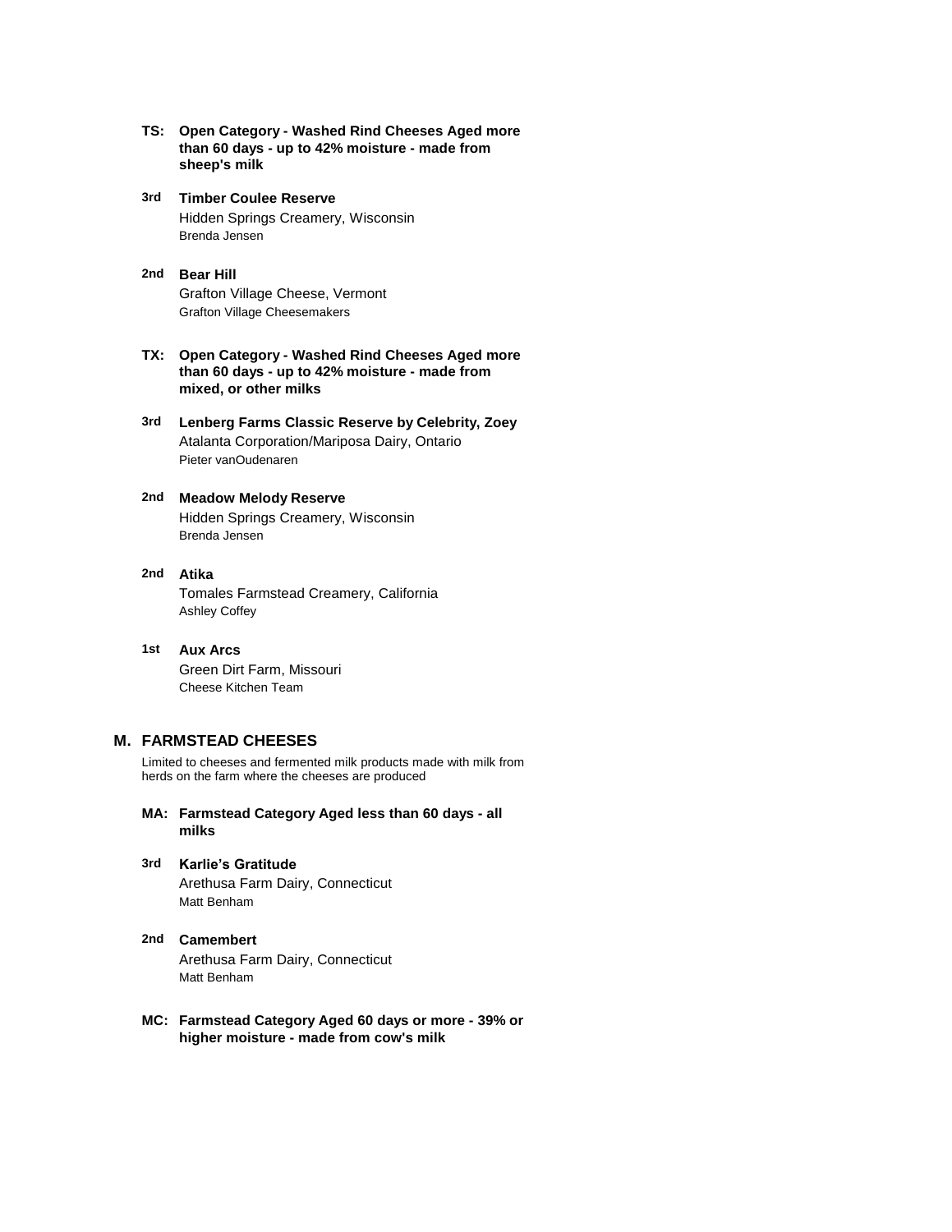- **3rd Hickory Grove** Chapel Hill Creamery, North Carolina Alexander Kast
- **3rd dancing fern** Sequatchie Cove Creamery, Tennessee sequatchie cove
- **2nd Womanchego** Cato Corner Farm, LLC, Connecticut Mark Gillman

#### **2nd Rarebird** Cherry Grove Farm, New Jersey Sean Fitzgerald

**1st Lille Coulommiers Bebe** Vermont Farmstead Cheese Company, Vermont Rick Woods & Team

# **ME: Farmstead Category Aged 60 days or more - less than 39% moisture - made from cow's milk**

#### **3rd St. Malachi**

The Farm at Doe Run, Pennsylvania Samuel Kennedy and Matt Hettlinger

#### **2nd Maggie's Reserve**

Cricket Creek Farm, Massachusetts Cricket Creek Farm

#### **2nd Everton**

Jacobs and Brichford Farmstead Cheese, Indiana Matthew Brichford

#### **1st Tarentaise**

Farms For City Kids Foundation/Spring Brook Farm, Vermont Spring Brook Farm Team

#### **MG: Farmstead Category Aged 60 days or more - made from goat's milk**

# **3rd Très Bonne Reserve**

Boston Post Dairy, LLC, Vermont Anne Doe

#### **2nd Manchester** Consider Bardwell Farm, Vermont Leslie Goff